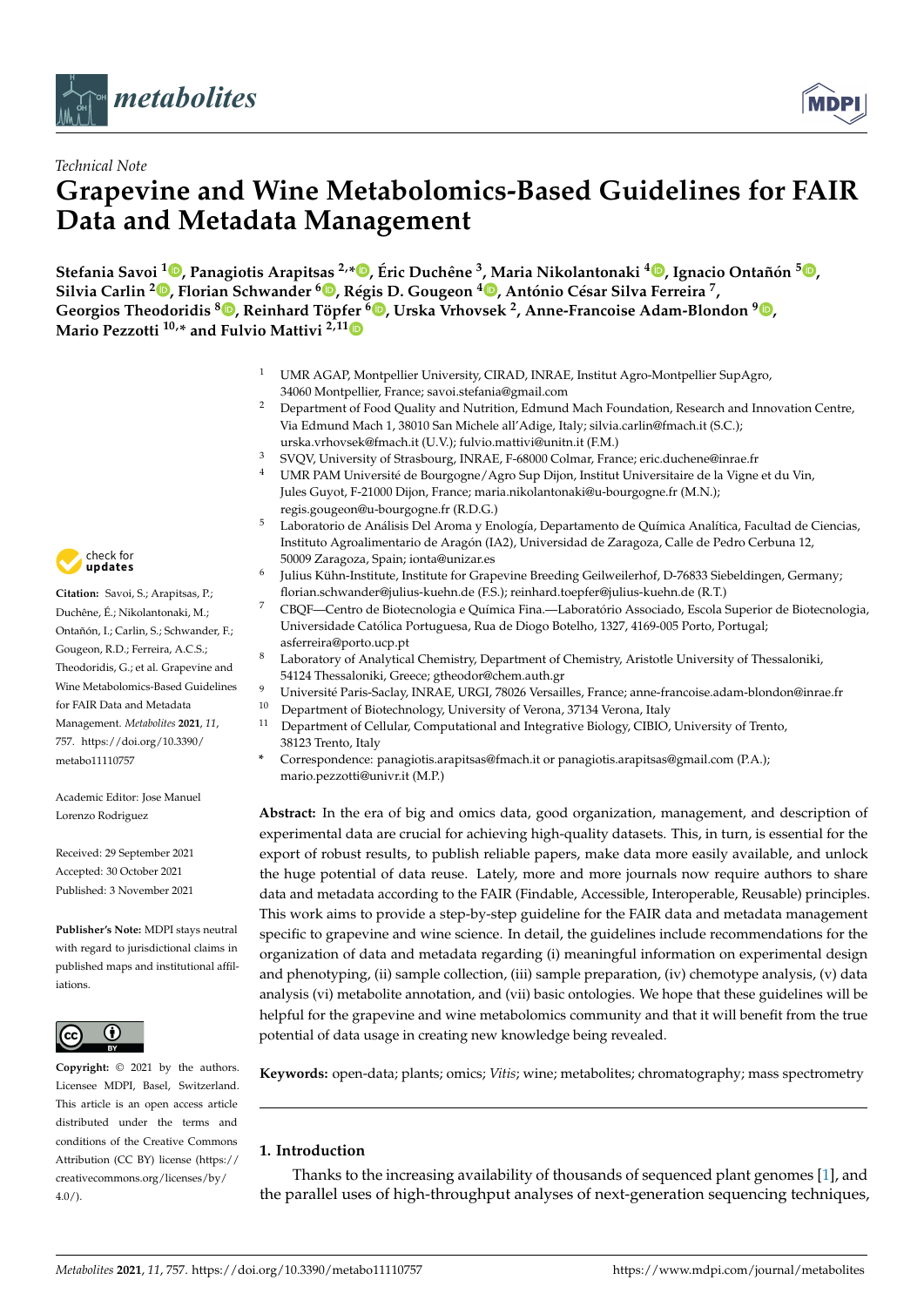such as the popular RNA sequencing [\[2\]](#page-12-1), profiling the entire plant transcriptome and performing studies on gene expression during development and/or in response to biotic and environmental conditions [\[3\]](#page-12-2) is now quite straightforward. In the past few years, the advancement of the methodologies based on liquid and gas chromatography (LC and GC) coupled with mass spectrometry (MS) and nuclear magnetic resonance (NMR) spectrometry opened a new field of research, metabolomics [\[4](#page-12-3)[–6\]](#page-12-4), that makes it possible to perform largescale measurements of hundreds or even thousands of metabolites in one run with targeted or untargeted approaches [\[7\]](#page-12-5). However, due to the chemical complexity of the metabolome, which differs from the four nucleotides with similar chemical properties that characterize the transcriptome, it is currently not possible to profile the entire plant metabolome using a single extraction protocol and a single analytical technique. The metabolomic space covered by an untargeted approach method can vary according to the analytical system, from dozens of major compounds in a NMR experiment [\[8](#page-12-6)[,9\]](#page-13-0) to several hundreds or thousands of compounds for HRGC-MS [\[10\]](#page-13-1) or HPLC-MS experiments [\[11\]](#page-13-2). Moreover, ultrahigh-resolution mass spectrometry (Fourier-transform ion cyclotron resonance mass spectrometry, FT-ICR-MS) [\[12,](#page-13-3)[13\]](#page-13-4) makes it possible to record thousands of signals for metabolic fingerprinting. Targeted approach methodologies usually cover a few to several dozen known metabolites [\[14\]](#page-13-5). Very often, therefore, several different protocols need to be integrated to achieve the desired coverage of the metabolome within a single study [\[15](#page-13-6)[,16\]](#page-13-7). Moreover, the data are presented in a myriad of formats. Data from targeted experiments are quantitative and can be expressed as milliequivalents of multiple reference standards, with reference to the fresh or dry weight, etc. The data from untargeted experiments are the results of a process where the analyzed metabolome is not defined a priori, and this includes several unknown metabolites. Different sample preparation, instrumental analysis, and data analysis protocols will deliver complementary (but not conflicting) datasets and, therefore, possibly slightly different conclusions. This higher complexity requires highly organized data and metadata management, and metabolomic data must be combined with a detailed set of metadata to be correctly read and reused outside the original experiment.

With the recent developments at the level of LC-MS and GC-MS instrumentation (faster, more sensitive, more accurate, and with higher resolution) and data analysis bioinformatics tools, the number of metabolomics applications in the field of grapevine and wine research is increasing exponentially. Many researchers from the grape and wine science have started to work with big omics and delivered, over the last two decades, a huge volume of interesting data and new knowledge. However, in contrast to the grapevine transcriptomic field, where uploading the raw data in public repositories is mandatory for publication, in metabolomics, this action is just recommended and is very rarely mandatory [\[17\]](#page-13-8).

Nevertheless, submitting the raw data to ad-hoc public repositories has become necessary in order to manage this exponential increase in biological data and their related metadata. This is further confirmed by the complexity and the variability of the protocols in use by the different laboratories. Often experimental designs, sample preparation, and analytical protocols are only partially described, and the terminology or ontologies used are not harmonized. In 2007, Sumner and colleagues [\[18\]](#page-13-9) set up the first general guidelines to describe a metabolomic experiment, and since then, several groups have improved these general rules in various specific fields, especially in biofluid metabolomes (e.g., [\[19,](#page-13-10)[20\]](#page-13-11)). However, there are not many specific guidelines for grapevine and wine metabolomics research, and in that respect, the aim of the Cost Action CA17111 INTEGRAPE consortium was to fill this gap.

Nowadays, a researcher has multiple public repositories to upload metabolite analysis raw files to. A few are specific to the field of metabolomics (e.g., MetaboLights and Metabolomics Workbench), whereas others collect data from all the fields (e.g., figshare). MetaboLights is an open-access, curated database for metabolomics experiments connected with their raw data and associated metadata [\[21,](#page-13-12)[22\]](#page-13-13). The database is cross-species,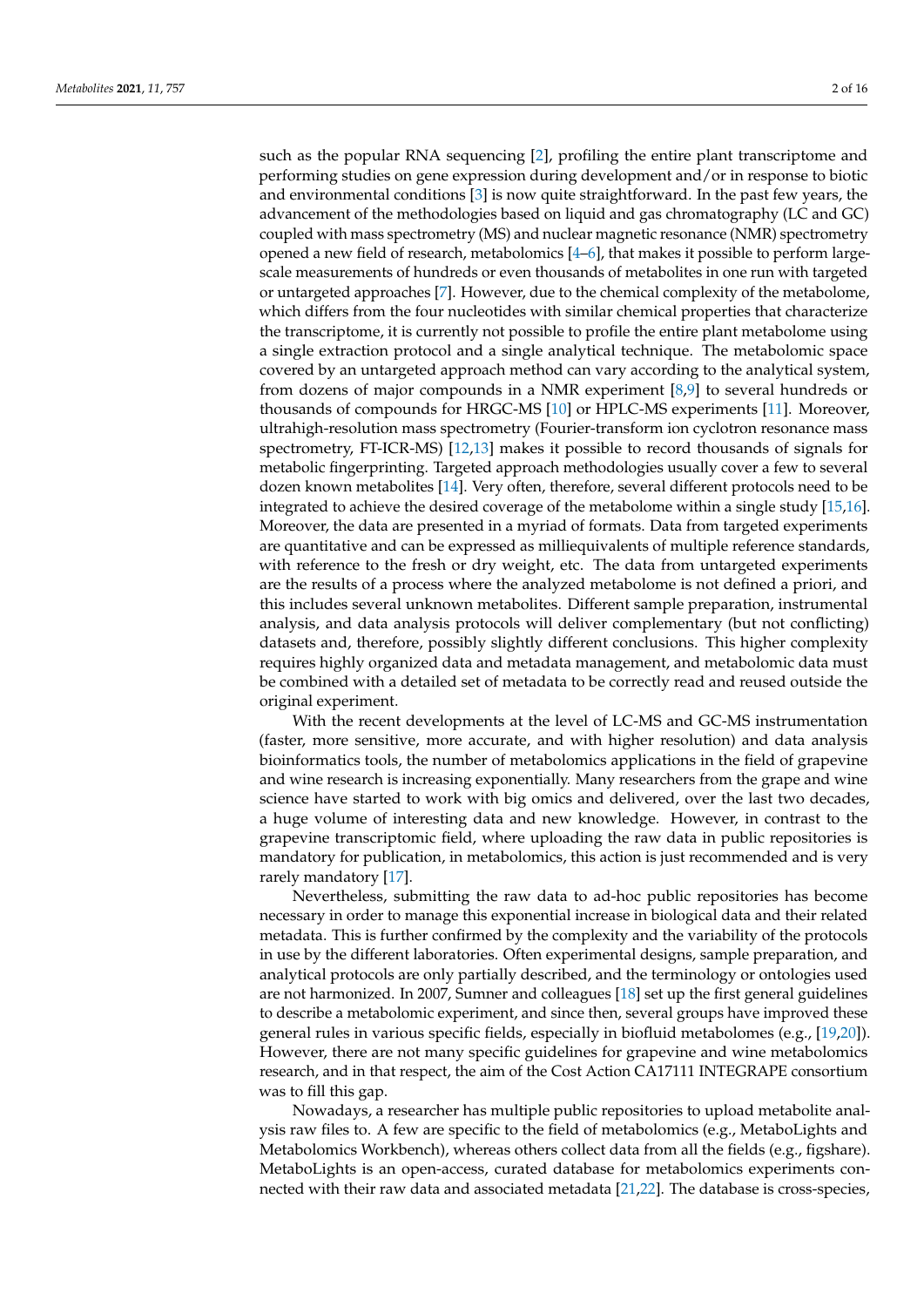cross-technique, and covers metabolite structures and their reference spectra as well as their biological roles, locations, and concentrations. It is part of the ELIXIR infrastructure [\[23\]](#page-13-14), hosted by the European Bioinformatics Institute (EMBL-EBI), and is one of the recommended metabolomics repositories for several leading journals in the field. The Metabolomics Workbench [\[24\]](#page-13-15) is another repository for metabolomics data and metadata, as well as metabolite standards, protocols with tutorials, training, and analysis tools. The availability of both data and metadata is of the utmost importance in order to be able to adhere to the FAIR principles [\[25\]](#page-13-16) that make data, experiments, and results Findable, Accessible, Interoperable, and Reusable.

The goal of this work is to provide all researchers within the grapevine and wine science fields with specific guidelines to implement best practices, improve the quality, availability, and usefulness of the data and the associated metadata, and facilitate the indexing of the produced dataset. A second purpose is encouraging the grapevine and wine science community to follow these guidelines as much as possible and, finally, to harmonize the data and metadata resources into a common, shared, and user-friendly format.

## **2. Methods**

Each study created on public repositories has a unique alphanumeric study ID (e.g., MTBLS000 or ST0000). The study ID cannot be modified, and it is needed when referencing the study in manuscripts or elsewhere, together with the relevant URL. Please note that the study ID can be used to retrieve the dataset in MetaboLights, but as it is only mentioned in the materials and method section, it is not sufficient to obtain the indexing of the dataset in the Data Citation Index (DCI) of Clarivate Web of Science, which would be desirable in order to connect any published paper to the FAIR data present in the public repository. In order to facilitate the automatic inclusion in the DCI, it is recommended to specifically insert this persistent, resolvable identifier in a citation in the manuscript when the data are published. This also means that the data must be uploaded well in advance of the submission of the manuscript.

A general overview of the key protocols for the organization of data and metadata, especially when the final goal is to upload such information and raw files in public repositories (e.g., MetaboLights) under the FAIR principles, is shown in Figure [1.](#page-3-0) In addition, detailed information is presented in the following paragraphs.

Study descriptors are the fingerprints of the study, and they may include information such as the authors' names and IDs, an abstract giving a brief overview, publication references, and a list of keywords for indexing purposes. One of the most critical sections representing metadata enabling reproducibility is a series of protocols used in the study. Usually, these include a sample collection and sample preparation protocol (Tables [1](#page-5-0) and [2\)](#page-5-1). Moreover, one or multiple protocols describing the analyses performed are necessary. An example is a protocol for liquid or gas chromatography, followed by a second for mass spectrometry (Table [3\)](#page-6-0). Other protocols are related to the steps taken for data transformation and, lastly, a protocol containing how the metabolites were annotated and quantified (Table [4\)](#page-7-0). Finally, to adhere to the FAIR principle, the raw data, possibly in an open format, needs to be uploaded and linked to a study with the aim that other researchers can access it.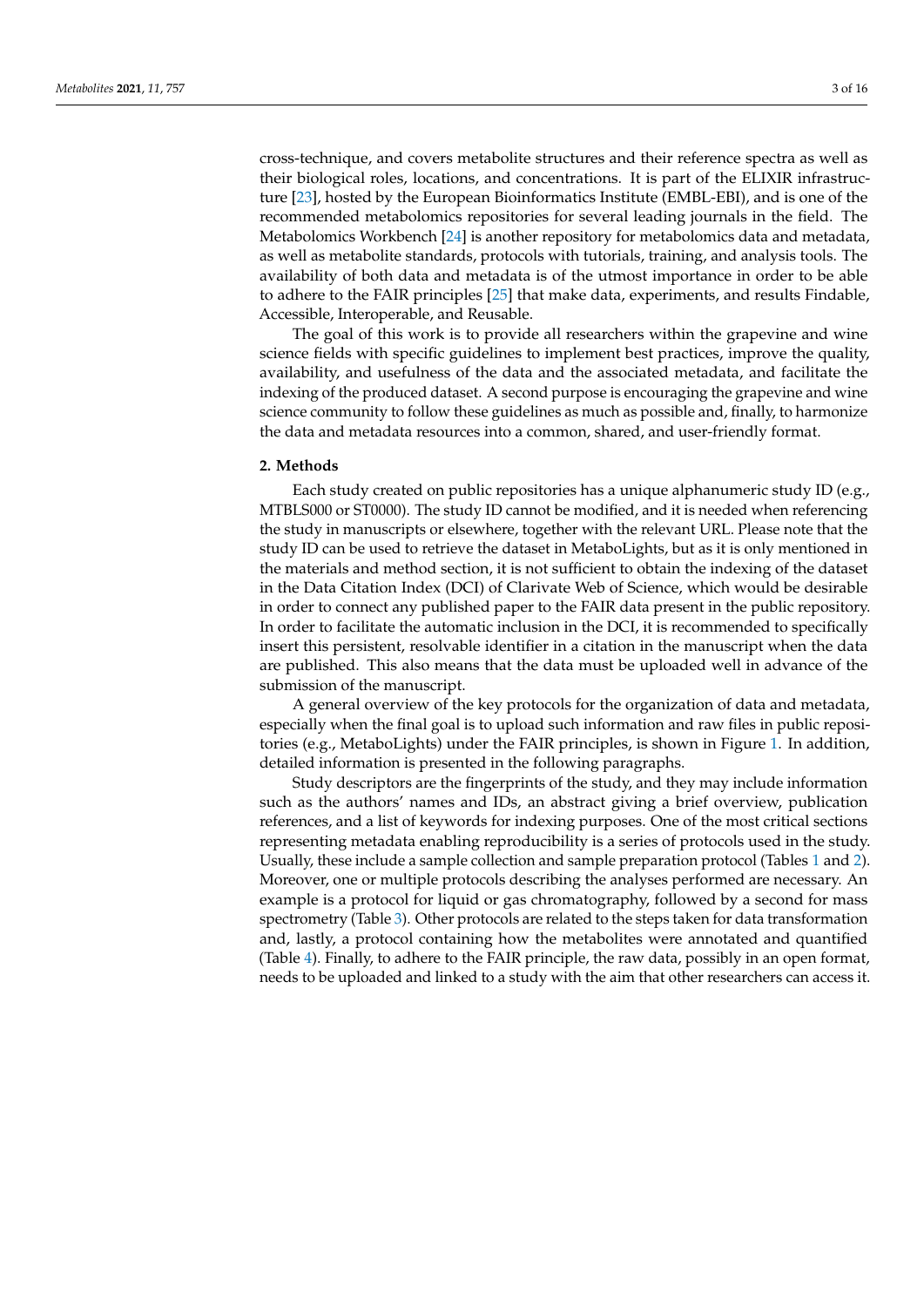<span id="page-3-0"></span>

**Figure 1. Figure 1. Figure 1. Figure 1. Figure 1. Constant Steps supplied to the required in and the steps supplied in the steps supplied with basic included in each table** phenotyping and chromatography mass spectrometry techniques. Detailed information is included in each table. phenotyping and chromatography mass spectrometry techniques. Detailed information is included in each table. **Figure 1.** Overview of the required data and metadata management steps supplied with basic information on grapevine

| Table 1. Sampling protocol (plant materials or wine sample). |  |  |  |
|--------------------------------------------------------------|--|--|--|
|                                                              |  |  |  |

| Field                 | Description                                                                                                                                                                                                                                                                                                                                                                                                                                                                                                                                                                                                                                                                                                                                                                                                                                                                                                                                                                                                                                                                                                                                                                                                                                                                                                                                                                                                                                                                                                                         |  |  |
|-----------------------|-------------------------------------------------------------------------------------------------------------------------------------------------------------------------------------------------------------------------------------------------------------------------------------------------------------------------------------------------------------------------------------------------------------------------------------------------------------------------------------------------------------------------------------------------------------------------------------------------------------------------------------------------------------------------------------------------------------------------------------------------------------------------------------------------------------------------------------------------------------------------------------------------------------------------------------------------------------------------------------------------------------------------------------------------------------------------------------------------------------------------------------------------------------------------------------------------------------------------------------------------------------------------------------------------------------------------------------------------------------------------------------------------------------------------------------------------------------------------------------------------------------------------------------|--|--|
| Source                | Where the samples were collected. The use of an ID is recommended $\frac{h}{h}$ (https://ror.org/, accessed on<br>30 October 2021). Example: Fondazione Edmund Mach collection (ID 0381bab64), or experimental<br>winery, winery, supermarket, etc.                                                                                                                                                                                                                                                                                                                                                                                                                                                                                                                                                                                                                                                                                                                                                                                                                                                                                                                                                                                                                                                                                                                                                                                                                                                                                 |  |  |
| Organism              | An identifier for the organism at the species level. The use of the NCBI taxon ID is recommended. For<br>Vitis vinifera the ID is 29760. (https://www.ncbi.nlm.nih.gov/taxonomy/, accessed on 30 October 2021).                                                                                                                                                                                                                                                                                                                                                                                                                                                                                                                                                                                                                                                                                                                                                                                                                                                                                                                                                                                                                                                                                                                                                                                                                                                                                                                     |  |  |
| Specie(s)             | According to the standard scientific nomenclature, species name (formally: specific epithet) for the<br>organism under study (e.g., Vitis vinifera L.).                                                                                                                                                                                                                                                                                                                                                                                                                                                                                                                                                                                                                                                                                                                                                                                                                                                                                                                                                                                                                                                                                                                                                                                                                                                                                                                                                                             |  |  |
| Intraspecific name(s) | Three field codes might be necessary to identify the exact plant material used in an experiment.<br>Field 1: code for the institution. Please refer to WIEWS codes from the FAO<br>(http://www.fao.org/wiews/en/, accessed on 30 October 2021) or ROR codes (https://ror.org, accessed<br>on 30 October 2021) for research organizations.<br>Field 2: type of plant material. The most commonly used denomination for grapevine material is the<br>variety name. We recommend using a standard name, such as the "prime name" extracted from the<br>VIVC database (http://www.vivc.de, accessed on 30 October 2021). The type of plant material can be<br>classified with (i) the five-digit VIVC code for identified varieties, (ii) "PRO" for genotypes from<br>bi-parental crosses, (iii) "TL" for transgenic lines, (iv) "ESL" for lines regenerated from anthers or<br>somatic tissues, or (v) nothing when the type of plant material is not characterized.<br>Field 3: code used to identify the accession available in the institute. For plants from genetic resources,<br>the unique accession number of the EU-Vitis Database (http://www.eu-vitis.de/, accessed on<br>30 October 2021) is recommended.<br>Examples: FRA038_VIVC10077_274Col49 for Riesling clone number 49 available at INRAE Colmar.<br>FRA038_PRO_41207Col0011E for a genotype in the progeny from a cross between Riesling and<br>Gewürztraminer. DEU098-1980-315 for a specific Riesling accession in the Vitis collection of<br>JKI Geilweilerhof. |  |  |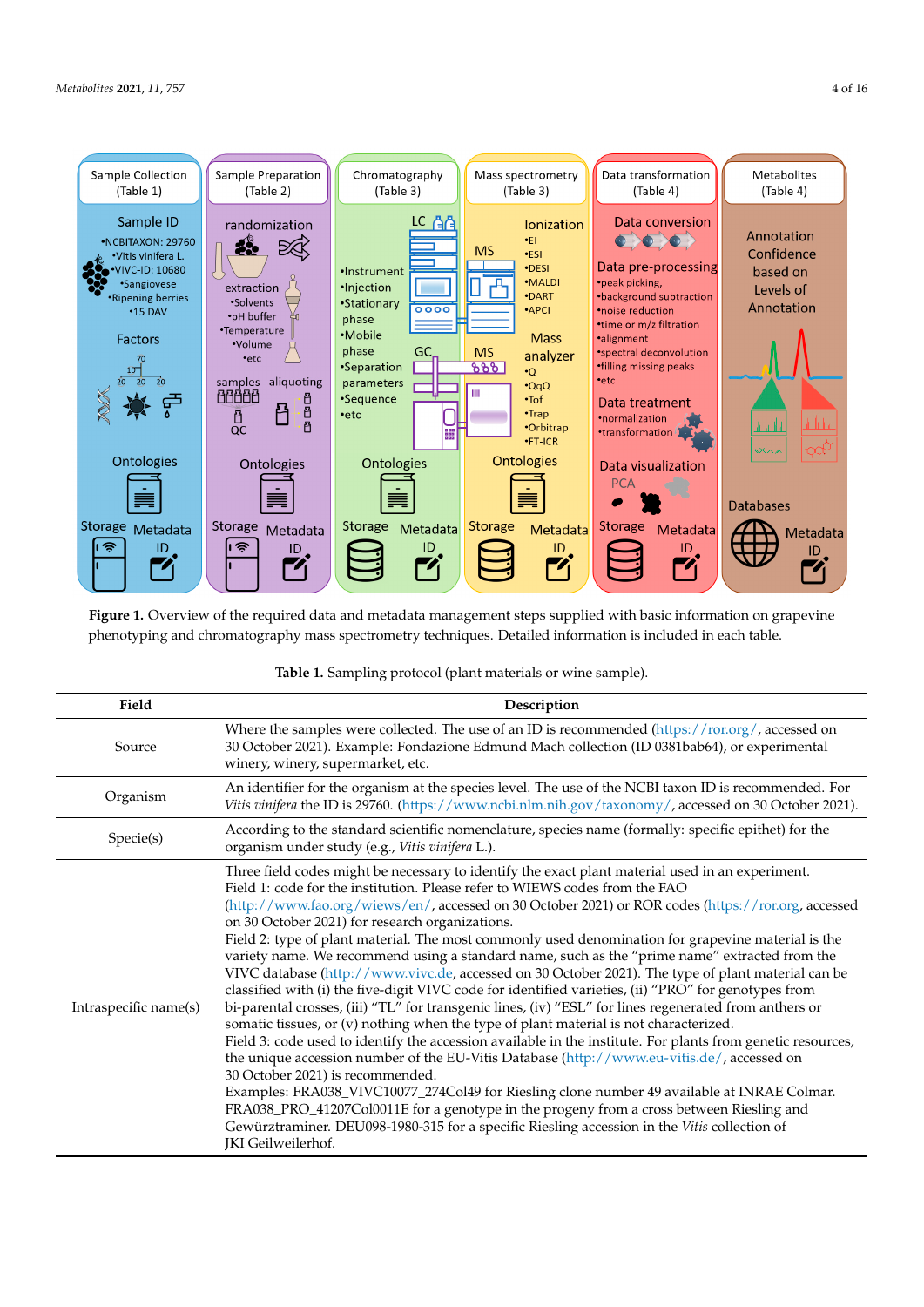**Table 1.** *Cont.*

| Field                              | Description                                                                                                                                                                                                                                                                                                                                                                                                                                                                                                                                                                                                                                                                                                                                                                                                                                                                                                                                                                                                                                                                                                                                                                                                                                                                                                                                                                                                                                                                                                                                                                                                                                                                                                                                                                                                                                                                                                                                                                                                                                                                                                                                                                                                                                                                                                                                                                                                                                                                                    |
|------------------------------------|------------------------------------------------------------------------------------------------------------------------------------------------------------------------------------------------------------------------------------------------------------------------------------------------------------------------------------------------------------------------------------------------------------------------------------------------------------------------------------------------------------------------------------------------------------------------------------------------------------------------------------------------------------------------------------------------------------------------------------------------------------------------------------------------------------------------------------------------------------------------------------------------------------------------------------------------------------------------------------------------------------------------------------------------------------------------------------------------------------------------------------------------------------------------------------------------------------------------------------------------------------------------------------------------------------------------------------------------------------------------------------------------------------------------------------------------------------------------------------------------------------------------------------------------------------------------------------------------------------------------------------------------------------------------------------------------------------------------------------------------------------------------------------------------------------------------------------------------------------------------------------------------------------------------------------------------------------------------------------------------------------------------------------------------------------------------------------------------------------------------------------------------------------------------------------------------------------------------------------------------------------------------------------------------------------------------------------------------------------------------------------------------------------------------------------------------------------------------------------------------|
| Organism part                      | A reliable description of biological samples requires a shared vocabulary for the organ collected. The<br>grapevine ontology anatomy is available at http://agroportal.lirmm.fr/ontologies/GAO (accessed on<br>30 October 2021) or https://data.inrae.fr/dataset.xhtml?persistentId=doi:10.15454/SBXYSV (accessed on<br>30 October 2021).                                                                                                                                                                                                                                                                                                                                                                                                                                                                                                                                                                                                                                                                                                                                                                                                                                                                                                                                                                                                                                                                                                                                                                                                                                                                                                                                                                                                                                                                                                                                                                                                                                                                                                                                                                                                                                                                                                                                                                                                                                                                                                                                                      |
| Developmental stages               | Several scales to describe the grapevine developmental stages are available [27-29] and can be used in a<br>grapevine experiment. Here we propose to add some accuracy to the descriptions of these stages [30].<br>Dates for the main development stages.<br>A bud is counted as "broken" if a green (or red) tip is visible (BBCH 07, Baggiolini C). The budbreak date<br>is determined by interpolation between several successive records, as the day when 50% of the buds left<br>after pruning have reached this stage.<br>For flowering (BBCH 65, Baggiolini I), the flowering date is determined as the day when 50% of the<br>flower caps detach or fall.<br>For véraison (BBCH 85, Baggiolini M), the most relevant definition is "softening" and not "color change",<br>in order to record values that can be compared between white and colored genotypes. The date of<br>véraison is determined as the day when 50% of the berries are soft. A reliable estimation of the<br>percentage of soft berries should be based on touching at least 100 berries (20 on five plants, for example).<br>Phenological descriptors for the berries. Four types of berry samples can be distinguished: (i) green<br>berries, (ii) ripening berries, (iii) mix of green and ripening berries, (iv) harvested berries.<br>In order to allow comparisons between experiments, we propose to provide the following data to best<br>characterize a sample, ranked by decreasing relevance.<br>For green berries: (i) number of days after flowering (DAF) or before véraison (as defined above),<br>(ii) heat sums calculated with the degree days (usually above $10\degree C$ , otherwise to be specified), starting at<br>flowering, (iii) single berry weight or volume.<br>For ripening berries: (i) number of days after véraison (DAV) (as defined above), (ii) heat sums (usually<br>base 10 °C, otherwise to be specified) after véraison, (iii) single berry weight or volume, (iv) sugar<br>concentration, (v) acidity parameters (pH, titratable acidity, malic acid concentration, tartaric acid<br>concentration, potassium concentration).<br>For harvested berries (post ripening berries, BBCH 99): (i) number of days after harvest.<br>Phenological descriptors for the leaves: (i) age (number of leaves above, when the apex is active),<br>(ii) position (from the base of the shoot).<br>Deviations due to the needs of experimental settings are to be explained in detail. |
| <b>Tissue harvesting</b><br>method | Register the details about how the sampling occurred in the field/vineyard. For example, report if the<br>samples were directly frozen and how (e.g., liquid $N_2$ , dry ice, freeze clamping, etc.), the date and time of<br>collection, the place of collection, if samples were washed to remove unwanted external components<br>(e.g., soil), shipping time and temperature, and sample storage before further preparation (e.g., $-80^{\circ}$ C)<br>for two weeks).                                                                                                                                                                                                                                                                                                                                                                                                                                                                                                                                                                                                                                                                                                                                                                                                                                                                                                                                                                                                                                                                                                                                                                                                                                                                                                                                                                                                                                                                                                                                                                                                                                                                                                                                                                                                                                                                                                                                                                                                                      |
| Harvest protocol                   | Include information about the harvest date and period, if it was made manually or mechanically, the<br>time of the day (morning, afternoon, night), grape sanitary status, crop yields, crushing and pressing<br>devices and settings, yield of must or wine, pre-fermentative processing (e.g., grape cooling, sulfitation,<br>etc.), information related to the experiment, etc.                                                                                                                                                                                                                                                                                                                                                                                                                                                                                                                                                                                                                                                                                                                                                                                                                                                                                                                                                                                                                                                                                                                                                                                                                                                                                                                                                                                                                                                                                                                                                                                                                                                                                                                                                                                                                                                                                                                                                                                                                                                                                                             |
| Sample Type (Wine)                 | Describe at which point in the production line the samples were collected (must, day of fermentation,<br>end of alcoholic fermentation, end of malolactic fermentation, after barrel aging, etc.).                                                                                                                                                                                                                                                                                                                                                                                                                                                                                                                                                                                                                                                                                                                                                                                                                                                                                                                                                                                                                                                                                                                                                                                                                                                                                                                                                                                                                                                                                                                                                                                                                                                                                                                                                                                                                                                                                                                                                                                                                                                                                                                                                                                                                                                                                             |
| Winemaking<br>protocol             | Include information about additions (additives and processing aids, amount, timing, method of mixing),<br>microorganism (source, genus, species, commercial name), must volumes, container type and volume,<br>maceration technique, temperature, length of fermentation, use of oak/wood barrels (or wood staves or<br>chips), micro-oxygenation, first or second fermentation, disciplinary if PDO, and other information<br>related to the experiment.<br>The following two documents from OIV can help:<br>https://www.oiv.int/public/medias/4954/oiv-oeno-567a-2016-en.pdf (accessed on 30 October 2021).<br>https://www.oiv.int/public/medias/7713/en-oiv-code-2021.pdf (accessed on 30 October 2021).                                                                                                                                                                                                                                                                                                                                                                                                                                                                                                                                                                                                                                                                                                                                                                                                                                                                                                                                                                                                                                                                                                                                                                                                                                                                                                                                                                                                                                                                                                                                                                                                                                                                                                                                                                                   |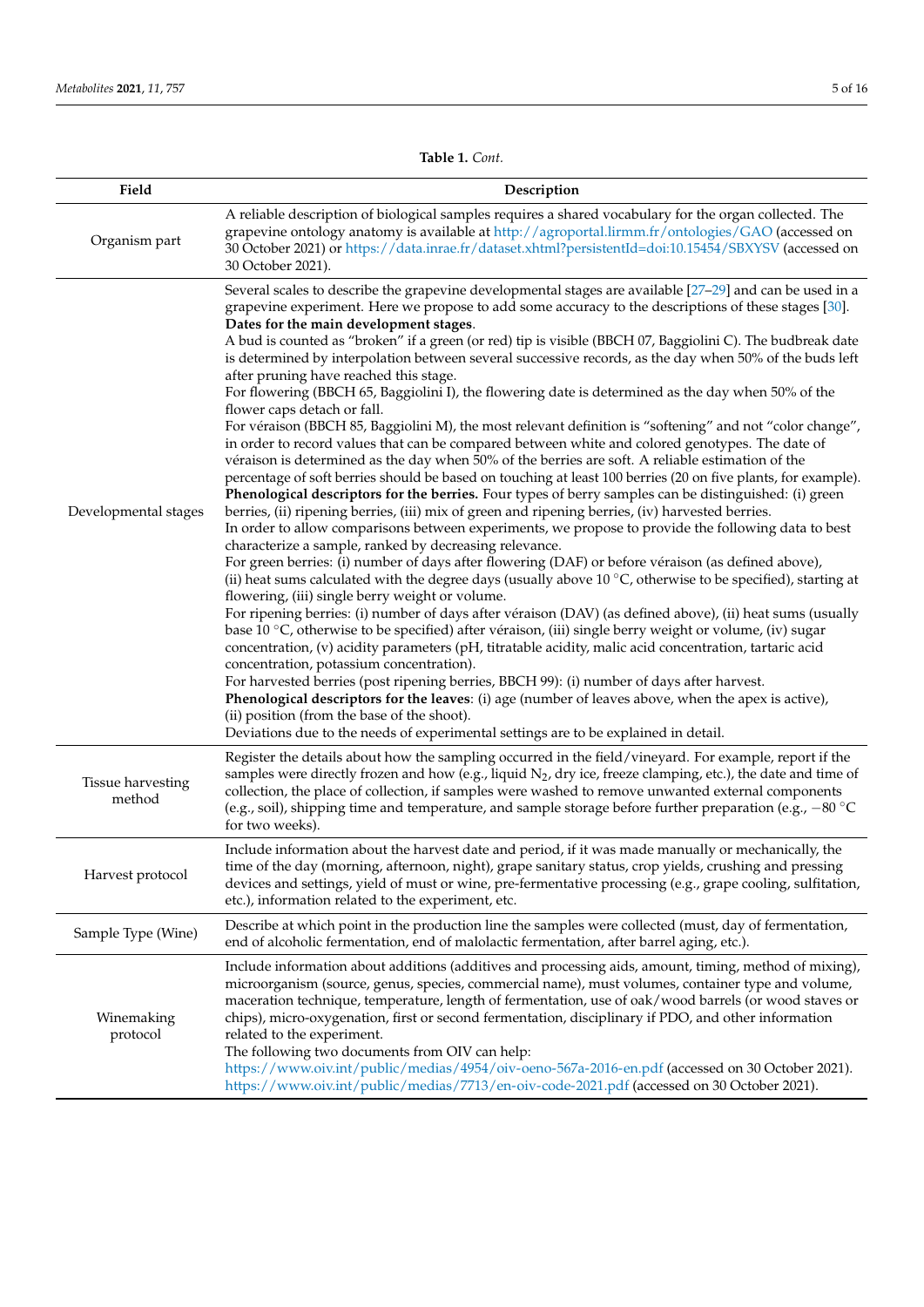<span id="page-5-0"></span>

| Field                                                       | Description                                                                                                                                                                                                                                                                                                                                                                                                                                                                                                                                                                                                                                                                                                                                                                                            |  |  |  |
|-------------------------------------------------------------|--------------------------------------------------------------------------------------------------------------------------------------------------------------------------------------------------------------------------------------------------------------------------------------------------------------------------------------------------------------------------------------------------------------------------------------------------------------------------------------------------------------------------------------------------------------------------------------------------------------------------------------------------------------------------------------------------------------------------------------------------------------------------------------------------------|--|--|--|
| Basic oenological<br>analysis                               | Include all available measurements (e.g., soluble solids, pH, titratable acidity, fermentable nitrogen,<br>sugars, ethanol, residual sugar, free and total sulfites, malic and lactic acid, total phenols, absorbance at<br>420 and 520 nm, volatile acidity, Cu, Fe) and other information relevant for the experiment.<br>The next three documents from OIV can help:<br>https://www.oiv.int/en/technical-standards-and-documents/methods-of-analysis/compendium-of-<br>international-methods-of-analysis-of-wines-and-musts (accessed on 30 October 2021).<br>https://www.oiv.int/en/technical-standards-and-documents/methods-of-analysis/the-guidelines-<br>in-oenology (accessed on 30 October 2021).<br>https://www.oiv.int/en/technical-standards-and-documents (accessed on 30 October 2021). |  |  |  |
| Commercial wine                                             | If the study is based on commercial wines sourced from the market, provide information about source<br>(supermarket, wine shop, winery, etc.), date of sampling, price, PDO data, cultivar(s), winery, region,<br>country, vintage, color, basic oenological analysis, lot number, bottling date, and other information<br>related to the experiment.                                                                                                                                                                                                                                                                                                                                                                                                                                                  |  |  |  |
| Packaging                                                   | Include information about packaging material (glass bottle, tetra-pak, metallic, plastic, etc.), packaging<br>transparency (flint, green, amber, dark), volume, stopper (corks-natural, colmated, agglomerated, 1 + 1,<br>micro-agglomerated-, synthetic, screw caps, glass, etc.), and other information related to the experiment.                                                                                                                                                                                                                                                                                                                                                                                                                                                                   |  |  |  |
| Replicate sampling<br>and analyses                          | The number of samples represents the "sample size", and all the samples together represent the "sample<br>set". A part of the "sample set", thus a "sample subset", can be used for the analysis. A minimum of<br>triplicate ( $n = 3$ ) biological sampling is proposed, with $n = 5$ preferred. It is more critical to measure<br>biological replicates than technical ones.                                                                                                                                                                                                                                                                                                                                                                                                                         |  |  |  |
| Storage conditions and<br>aliquoting prior to<br>extraction | Report information about temperature, duration, possible additives, volumes, container, and atmosphere.<br>Samples can be divided into small aliquots. Report method, volume or weight, and number of aliquots.                                                                                                                                                                                                                                                                                                                                                                                                                                                                                                                                                                                        |  |  |  |
| Relocation or<br>shipping info                              | Provide information about the shipping conditions (if relevant).                                                                                                                                                                                                                                                                                                                                                                                                                                                                                                                                                                                                                                                                                                                                       |  |  |  |
| Sample IDs list                                             | Sample ID list connected to the above information.                                                                                                                                                                                                                                                                                                                                                                                                                                                                                                                                                                                                                                                                                                                                                     |  |  |  |

## **Table 1.** *Cont.*

## **Table 2.** Extraction (sample preparation) protocol.

<span id="page-5-1"></span>

| Field                            | Description                                                                                                                                                                                                                                            |  |  |
|----------------------------------|--------------------------------------------------------------------------------------------------------------------------------------------------------------------------------------------------------------------------------------------------------|--|--|
| Randomization                    | Report if the sample preparation order was randomized and how (https://www.random.org/sequences/, accessed<br>on 30 October 2021).                                                                                                                     |  |  |
| <b>Extraction parameters</b>     | Solvent(s), pH and ionic strength of the buffer, solvent temperature and volume(s) per quantity of tissue, internal<br>standard(s), number of replicate extracts (technical and biological replicates), sequential extraction, and<br>extraction time. |  |  |
| Concentration/Dilution           | Extract concentration, dilution, and resolubilization processes (e.g., dried under nitrogen, solubilized in methanol).                                                                                                                                 |  |  |
| Enrichment                       | Extract enrichment (e.g., solid-phase extraction, desalting, molecular cut-off, ion exchanges, rotary vapor).                                                                                                                                          |  |  |
| <b>Extract treatments</b>        | Extract cleanup and/or use of additives (e.g., ultrafiltration, centrifugation, the addition of antioxidants, $pH$ change).                                                                                                                            |  |  |
| Derivatization                   | Report the protocol of derivatization (the chemical used, temperature, time, etc.).                                                                                                                                                                    |  |  |
| Quality Control Sample(s)        | Report if a QC pooled sample was prepared using extracts of the entire "sample set" or a "sample subset". In addition,<br>report the method (volume or weight from each sample and total amount of the QC pooled sample).                              |  |  |
| Reference Material               | Report if any biological reference material and/or a standard mixture was used and how it was purchased or<br>prepared. This material can also be used as QC samples.                                                                                  |  |  |
| <b>Blanks</b>                    | Report how the blank sample was prepared.                                                                                                                                                                                                              |  |  |
| Aliquoting                       | Aliquots prepared during or after the sample preparation (code, volume, number). This includes the QC samples.                                                                                                                                         |  |  |
| Storage-Relocation               | Extract storage (e.g., temperature, duration, atmosphere, volumes, containers, etc.) and/or relocation (e.g.,<br>temperature, duration, atmosphere, places).                                                                                           |  |  |
| Internal standard(s)<br>addition | Internal standard $(s)$ at any stage $(s)$ .                                                                                                                                                                                                           |  |  |
| Samples ID list                  | Update the Sample ID list, including the names or the IDs of the extracts. Often more than one extraction protocol is<br>applied to the same samples.                                                                                                  |  |  |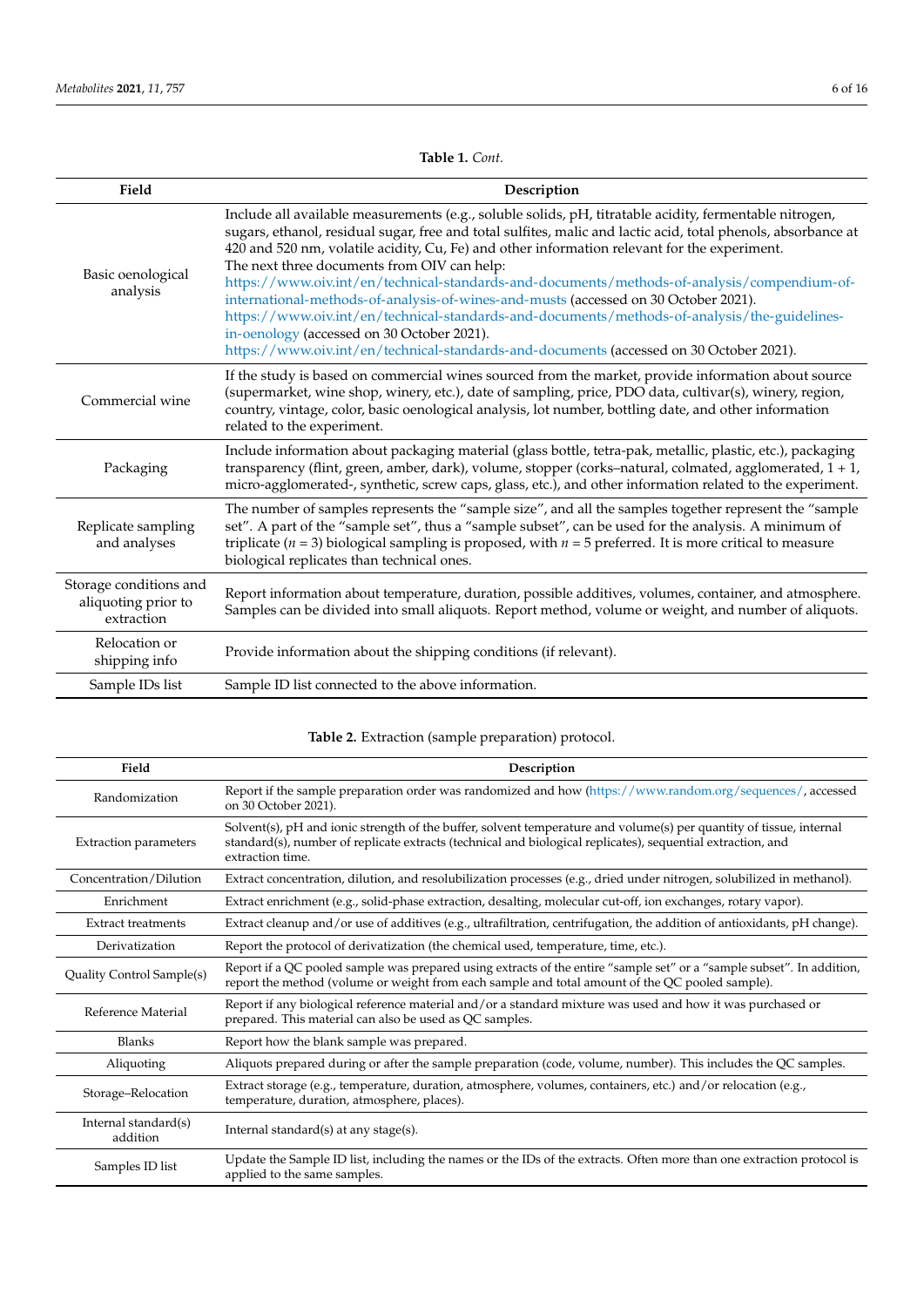<span id="page-6-0"></span>

| Field                                    | Description                                                                                                                                                                                                                                                                                                                                                                                                                                                                                                                                                                                                                                                                                                             |  |  |  |
|------------------------------------------|-------------------------------------------------------------------------------------------------------------------------------------------------------------------------------------------------------------------------------------------------------------------------------------------------------------------------------------------------------------------------------------------------------------------------------------------------------------------------------------------------------------------------------------------------------------------------------------------------------------------------------------------------------------------------------------------------------------------------|--|--|--|
| Instrument                               | Manufacturer, model number, software package and version. The majority of the instruments can be found in the<br>EMBL/EBI ontology (https://www.ebi.ac.uk/ols/ontologies/ms, accessed on 30 October 2021). If this is the case, we<br>recommend the use of the ontologies; if not, use free text.                                                                                                                                                                                                                                                                                                                                                                                                                       |  |  |  |
| Injection                                | Auto-injector (manufacturer, model, type, software, injector/loop volume, wash cycles, solvents, volume, SPME<br>parameters, automatic derivatization, injector temperature, split or splitless mode, and ratio, etc.).                                                                                                                                                                                                                                                                                                                                                                                                                                                                                                 |  |  |  |
| Stationary phase                         | Separation column(s) and pre/guard column (manufacturer, model/name, stationary phase composition, particles,<br>internal diameter, physical parameters, length, parameters of 2D chromatography, etc.).                                                                                                                                                                                                                                                                                                                                                                                                                                                                                                                |  |  |  |
| Mobile phase                             | Mobile phase (e.g., gases, solvents, buffers, pH) including their preparation protocol (information of the type of flasks,<br>pipette, degasser, etc.) and post-column modifiers (if applied).                                                                                                                                                                                                                                                                                                                                                                                                                                                                                                                          |  |  |  |
| Separation                               | Separation parameters (sample temperature, mobile phases composition(s), gradient profile, column temperature, flow<br>$rate(s)$ , pressure, etc.).                                                                                                                                                                                                                                                                                                                                                                                                                                                                                                                                                                     |  |  |  |
| Sequence                                 | Sequence duration and length of stay of the sample in the sampler before analysis. Report if the "sample set" or "sample<br>subset" order was randomized and the frequency of the QC analysis (all types of QC samples used).                                                                                                                                                                                                                                                                                                                                                                                                                                                                                           |  |  |  |
| Sample introduction<br>and delivery      | Direct infusion (continuous or not) after GC, CE, or LC separation.                                                                                                                                                                                                                                                                                                                                                                                                                                                                                                                                                                                                                                                     |  |  |  |
| Ionization source                        | Ionization mode (EI, APCI, ESI, etc.), polarity (positive or negative), vacuum pressure, skimmer/focusing lens voltages<br>(e.g., capillary voltage, etc.), gas flows (e.g., nebulization gas, cone gas, source temperature, etc.).                                                                                                                                                                                                                                                                                                                                                                                                                                                                                     |  |  |  |
| Mass analyzer                            | Type of analyzer (e.g., quadrupole, ion-trap, time-of-flight, FT-ICR, including combinations of these for hybrid<br>instruments). The majority of the analyzers can be found in EMBL/EBI ontology<br>(https://www.ebi.ac.uk/ols/ontologies/ms, accessed on 30 October 2021).                                                                                                                                                                                                                                                                                                                                                                                                                                            |  |  |  |
| Acquisition mode and<br>parameters       | For a single quadrupole instrument, the scan modes are full scan and sim; for a triple quadrupole instrument, common<br>modes are full scan, product scan, precursor scan, neutral loss scan and MRM.<br>In high-resolution MS (QTof and Orbitrap), common scan modes are: (a) full scan; (b) data-dependent acquisition, such<br>as MS/MS; and c) data-independent acquisition, such as Swath, Sonar, MSall, MSn, MSe, MSc2, AIF-MS2, vDIA, bbCID.<br>All the parameters of the acquisition mode should be reported, such as the m/z scan range, polarity(ies), scan speed,<br>collision energy(ies), cycle time, resolution, mass accuracy, and spectral acquisition rate, vacuum pressure, various<br>voltages, etc. |  |  |  |
| Ion Mobility                             | Type (DTIMS, TIMS, DMS, etc.), place (e.g., before or after the quadrupole), buffer gas, separation parameters.                                                                                                                                                                                                                                                                                                                                                                                                                                                                                                                                                                                                         |  |  |  |
| Technique-specific<br>sample preparation | Re-suspension of sample (e.g., in MeOH:water 1:1 with 0.2% formic acid), derivatization, volume injected, and internal<br>calibrant(s) added (if relevant).                                                                                                                                                                                                                                                                                                                                                                                                                                                                                                                                                             |  |  |  |
| Calibration                              | Calibration compound(s) and mode.                                                                                                                                                                                                                                                                                                                                                                                                                                                                                                                                                                                                                                                                                       |  |  |  |
| Lock spray                               | Concentration, lock mass, flow rate, and frequency.                                                                                                                                                                                                                                                                                                                                                                                                                                                                                                                                                                                                                                                                     |  |  |  |
| Analysis or Assay ID                     | Update the Sample ID list, including the names or the IDs of the raw assay files. This name could include the date of the<br>analysis, the order of the analysis, and information about the protocol. The sample with the ID: SAN12 could have as<br>Assay ID: 20201214_055_SAN12_RP_NEG, where the first part gives information about the date of analysis, the second<br>the order of the analysis, the third the sample ID, and the fourth about the chromatography protocol.                                                                                                                                                                                                                                        |  |  |  |

# **Table 3.** Chromatography and Mass spectrometry protocol.

**Table 4.** Data transformation/conversion parameters protocol and metabolite identification.

| Field                    | Description                                                                                                                                                                                                                                                                                                                                                                                                                                                                                     |
|--------------------------|-------------------------------------------------------------------------------------------------------------------------------------------------------------------------------------------------------------------------------------------------------------------------------------------------------------------------------------------------------------------------------------------------------------------------------------------------------------------------------------------------|
| Raw data<br>format       | Report the format of the original raw data, as registered by the instrument and its software.                                                                                                                                                                                                                                                                                                                                                                                                   |
| Data conversion          | Often the raw data are converted to "open" (or not) formats, such as net.CDF, XML, MZml, etc., for their further analysis.<br>Report the software and its version used for the data conversion and the parameters used.                                                                                                                                                                                                                                                                         |
| Data pre-processing      | The original or the converted data are often processed before the statistical analysis. For the MS data, the process might<br>include peak picking, background subtraction, noise reduction, time or $m/z$ filtration, alignment, spectral deconvolution,<br>smoothing, binning, data reduction, filling missing peaks, etc. Report the software and its version used together with the<br>parameters. The most popular software are MZmine, XCMS, MSdial, metaMS, Progenesis QI, and MetAlign. |
| Data treatment           | The obtained peak table from the data pre-treatment can be further treated with normalization and scaling tools. First,<br>report the software, its version, and the parameters used. Then, inspecting the data for drift correction or outliers'<br>detection is envisaged.                                                                                                                                                                                                                    |
| Annotation<br>confidence | The correct peak or metabolite annotation is crucial for the interpretation of the results, and it is important to provide<br>information as far as the confidence of each annotation will allow by applying one of the below-listed annotation<br>level protocols.                                                                                                                                                                                                                             |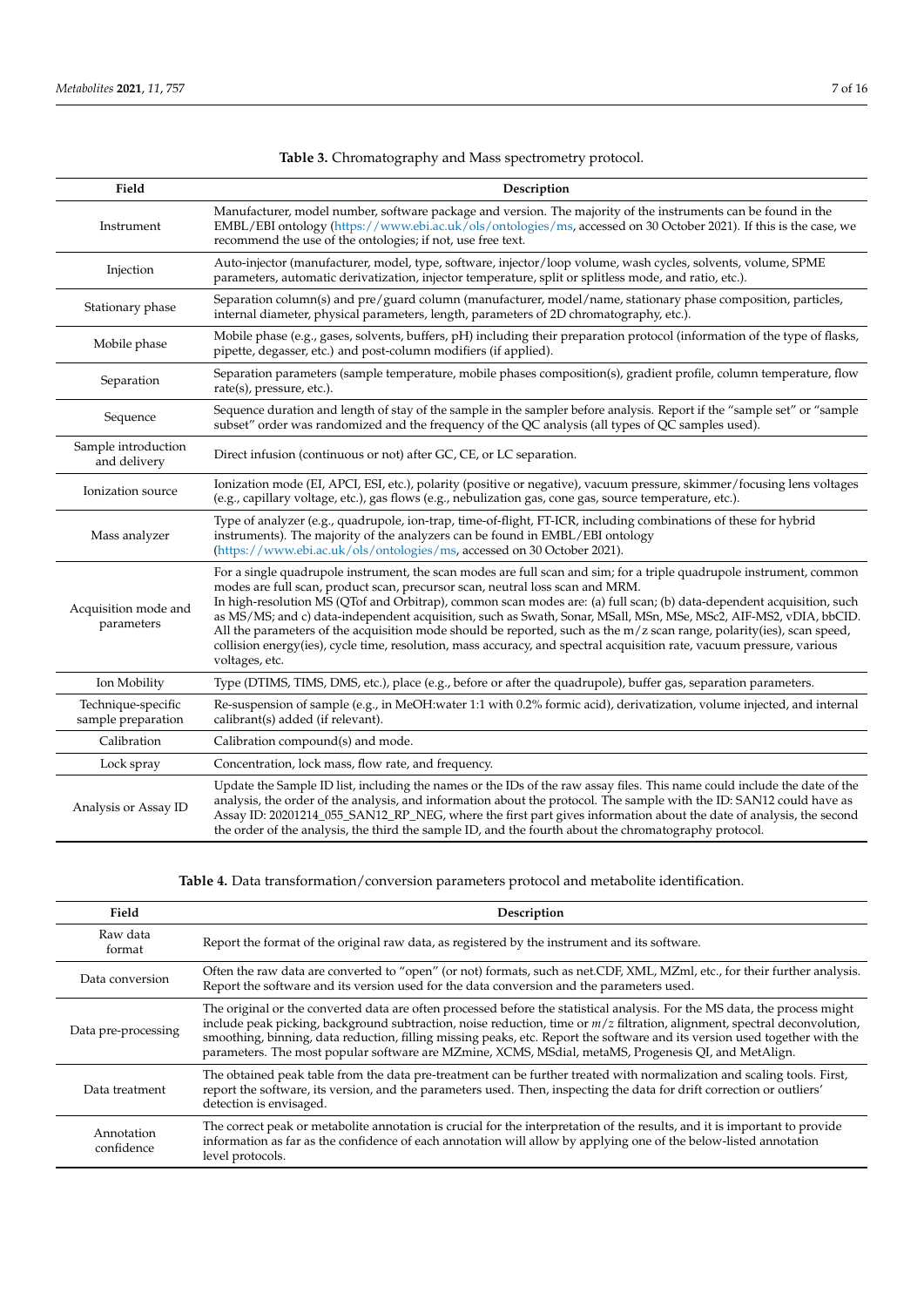**Table 4.** *Cont.*

<span id="page-7-0"></span>

| Field                                                                | Description                                                                                                                                                                                                                                                                                                                                                                                                                                                                                                                                                                                                                                                                                                                                                                                                                                                                                                                                                                                                                                                                                                                                                                                                                                                                                                                                                                                                                                                                                                                                                                                                                                                                                                                                                                                                                                                                                                                                                                                                                                                                                                                                                                                                                                                                                                                                                                                                                                                                                                                                                                                           |
|----------------------------------------------------------------------|-------------------------------------------------------------------------------------------------------------------------------------------------------------------------------------------------------------------------------------------------------------------------------------------------------------------------------------------------------------------------------------------------------------------------------------------------------------------------------------------------------------------------------------------------------------------------------------------------------------------------------------------------------------------------------------------------------------------------------------------------------------------------------------------------------------------------------------------------------------------------------------------------------------------------------------------------------------------------------------------------------------------------------------------------------------------------------------------------------------------------------------------------------------------------------------------------------------------------------------------------------------------------------------------------------------------------------------------------------------------------------------------------------------------------------------------------------------------------------------------------------------------------------------------------------------------------------------------------------------------------------------------------------------------------------------------------------------------------------------------------------------------------------------------------------------------------------------------------------------------------------------------------------------------------------------------------------------------------------------------------------------------------------------------------------------------------------------------------------------------------------------------------------------------------------------------------------------------------------------------------------------------------------------------------------------------------------------------------------------------------------------------------------------------------------------------------------------------------------------------------------------------------------------------------------------------------------------------------------|
| Four levels<br>annotation $[18]$                                     | This is the most common method used to report the annotation confidence in metabolomics. It includes the following<br>levels of annotation:<br>1. Identified compounds. A minimum of two independent and orthogonal data relative to an authentic compound<br>analyzed under identical experimental conditions is proposed as necessary to validate non-novel metabolite<br>identifications (e.g., retention time/index and mass spectrum, retention time and NMR spectrum, accurate mass and<br>tandem MS, accurate mass and isotope pattern, full <sup>1</sup> H and/or <sup>13</sup> C NMR, 2-D NMR spectra).<br>2. Putatively annotated compounds. This level is applied when the annotation is made without chemical reference<br>standards, based upon physicochemical properties and/or spectral similarity with public/commercial spectral libraries or<br>literature. If spectral matching is utilized in the identification process, then the authentic spectra used for the spectral<br>matching should be described appropriately or libraries made publicly available.<br>3. Putatively characterized compound classes. The annotation is based upon characteristic physicochemical properties<br>of a chemical class of compounds or by spectral similarity to known compounds of a chemical class (e.g., hexose,<br>carotenoid, lipid, anthocyanin, etc.).<br>4. Unknown compounds. Although unidentified or unclassified, these metabolites can still be differentiated and<br>quantified based upon spectral data.                                                                                                                                                                                                                                                                                                                                                                                                                                                                                                                                                                                                                                                                                                                                                                                                                                                                                                                                                                                                                                                                   |
| Five levels<br>annotation [31]                                       | This is the second most used method to report the annotation confidence in metabolomics. It includes the following levels<br>of annotation:<br>Level 1: Confirmed structure represents the ideal situation, where the proposed structure has been confirmed via<br>appropriate measurement of a reference standard with MS, MS/MS and retention time matching. If possible, an<br>orthogonal method should also be used.<br>Level 2: Probable structure indicates that it was possible to propose an exact structure using different evidence. For Level<br>2a: a library that involves matching literature or library spectrum data where the spectrum-structure match is<br>unambiguous. Care is needed when comparing spectra recorded with different acquisition parameters (e.g., resolution,<br>collision energy, ionization, MS level, retention behavior) to ensure the validity of the match; decision criteria should be<br>clearly presented. For Level 2b: diagnostic represents the case where no other structure fits the experimental information,<br>but no standard or literature information is available for confirmation. Evidence can include diagnostic MS/MS fragments<br>and/or ionization behavior, parent compound information, and the experimental context.<br>Level 3: Tentative candidate(s) describes/e a "grey zone", where evidence exists for possible structure(s), but the<br>information for one exact structure only is insufficient (e.g., positional isomers).<br>Level 4: Unequivocal molecular formula is possible when a formula can be unambiguously assigned using the spectral<br>information (e.g., adduct, isotope, and/or fragment information), but insufficient evidence exists to propose possible<br>structures. The MS/MS could be uninformative, contain interferences, or not even exist.<br>Level 5: Exact mass $(m/z)$ can be measured in a sample and be of specific interest for the investigation but lack<br>information to assign even a formula. Screening and nontarget methods allow the tracing of these masses in other<br>investigations, but level 5 indicates that no unequivocal information about the structure or formula exists. It is even<br>possible to record the MS/MS of a level 5 mass and save it as an "unknown" spectrum in a database. This level should<br>only apply to a few masses of specific interest since it would be counterproductive to label all masses in a sample as level 5.<br>Blank measurements should be used to ensure the substance does not arise from sample preparation or measurement. |
| Metabolomics<br>Society's Metabolite<br>Identification Task<br>Group | The metabolomics community recently released a new method by introducing subclasses (A-F) for unambiguous<br>metabolite annotation. https://drive.google.com/file/d/1PJLdPCkz8ymX8SgZ4Wl5Sw4ZG-dlyWWU/view, accessed on<br>30 October 2021.<br>The proposed levels are:<br>A: Known enantiomer. A single defined enantiomer or a single defined achiral metabolite. Molecular formula, structure,<br>and stereochemistry, including chirality, are known. Usually requires isolation of metabolite and complete structure<br>determination or chiral chromatography on metabolite in a mixture to prove chirality and matching of two orthogonal<br>pieces of data with an authentic chemical standard. For achiral metabolites, it requires the matching of two orthogonal<br>pieces of data with authentic chemical standards (e.g., RT and MS/MS mass spectrum).<br><b>B: Known diastereomer</b> . One of two enantiomers. Known molecular formula, structure, and stereochemistry but<br>unknown chirality. Requires matching of two orthogonal pieces of data with authentic chemical standards (e.g., RT and<br>MS/MS mass spectrum).<br>C: Known structure/DB position. One of a number of stereoisomers, e.g., $E/Z$ geometric or <i>cis-/trans-ring</i> isomers.<br>Known molecular formula and structure but unknown stereochemistry. Requires matching of two orthogonal pieces of<br>data with authentic chemical standards (e.g., RT and MS/MS mass spectrum).<br>D: Known functional group. One of a number of positional isomers. Known molecular formula and metabolite class but<br>unknown structure, e.g., high-resolution mass spectrometry provides unique and unambiguous single molecular formula,<br>and additional data proves metabolite class membership.<br>E: Known formula. One of a number of possible compounds of known molecular formula. Known molecular formula but<br>unknown structure, e.g., high-resolution mass spectrometry provides the unique and unambiguous single molecular<br>formula.<br>F: Known structural class. Specific spectral features defining a structural class. Unknown molecular formula but a known<br>class of metabolite; characteristic signals of metabolite class in the sample.<br>G: Known formula. Specific spectral futures. Unknown molecular formula; characteristic signals of unknown metabolite<br>in the sample.                                                                                                                                                                                                        |
| Metabolite ID                                                        | Identify the annotated metabolites with a unique identifier (ID) corresponding to one of the following databases:<br>Chemical entities of biological interest (ChEBI), HMDB, FoodDB, KEGG, Chemspider, PubChem, COlleCtion of Open<br>Natural ProdUcTs ID, or CAS.                                                                                                                                                                                                                                                                                                                                                                                                                                                                                                                                                                                                                                                                                                                                                                                                                                                                                                                                                                                                                                                                                                                                                                                                                                                                                                                                                                                                                                                                                                                                                                                                                                                                                                                                                                                                                                                                                                                                                                                                                                                                                                                                                                                                                                                                                                                                    |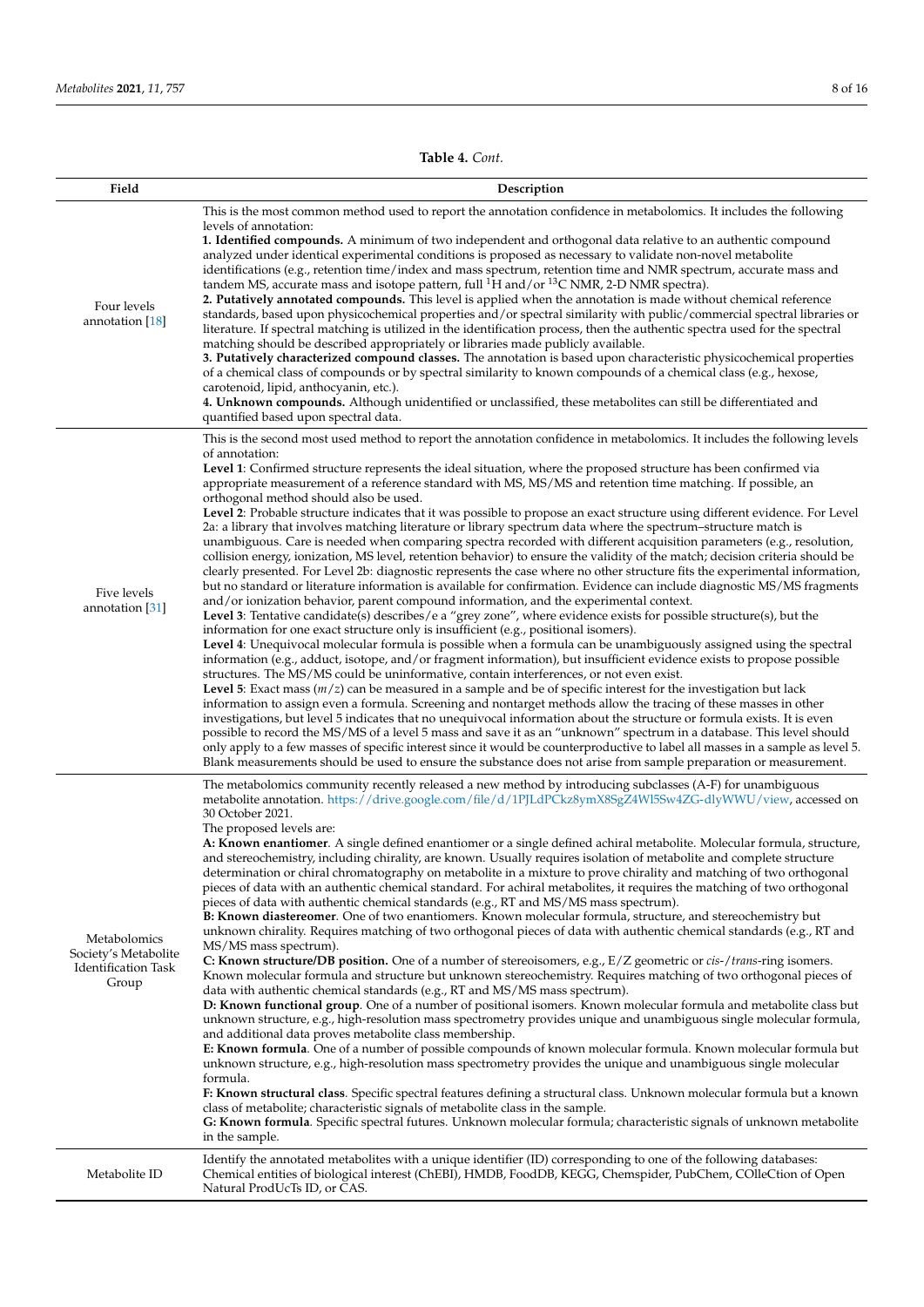#### *2.1. Sample Collection*

Within the protocol adopted in this study, it is essential to describe the origin of the samples (source, organism, genus, species, intraspecific name, organism part, etc.), to include some technical description of the experiments (row and plant spacing, rootstock, planting date, training system, soil management technique, etc.), any relevant treatments, biotic or abiotic stresses; time points or cultural operations, such as pruning, hedging, fertilization, pesticide spraying, etc., and the collection and storage procedure (Table [1\)](#page-5-0). Moreover, information on how to describe experiments involving wine samples is reported. We highly recommend the use of OIV (International Organization of Vine and Wine) terminologies, ontologies, and standards. Other necessary metadata on the experimental design are the developmental stage, phenological description, geographic location, agronomical practices, etc. A set of recommendations on adequately describing a grapevine experiment to guarantee interoperability and standard ontologies between different datasets is based on the international metadata standard for Plant Phenotyping experiments (MIAPPE, [www.miappe.org,](www.miappe.org) accessed on 30 October 2021) [\[26\]](#page-13-20). The MIAPPE checklist is a pdf file that lists all the items recommended to describe an experiment, from the general characteristics of an investigation/study to the biological samples proposing descriptors for experimental factors and environmental variables.

#### *2.2. Extraction (Sample Preparation)*

This protocol is intended to describe any extraction or sample preparation method applied to the sample before analysis (Table [2\)](#page-5-1). It is very important to report information on any quality control samples (QC) prepared for the assay, e.g., pooled samples, blanks, standards mixtures, etc. QCs are used to handle any analytical variability, for example, by monitoring the performances of the instrument, any shifts in compounds retention times, signal intensity, to reduce noise, to correct for batch effect or systematic errors, and they should be injected at the beginning of the experiment and then repeatedly every 5 to 10 samples, depending on the size of the sample set. The pooled QC samples should represent the overall composition of all the samples, encompassing all the major developmental stages or treatments of the samples under analysis, and they should be prepared and extracted in the same way as the other samples. Blanks are another type of QC, which should be prepared using the same protocol of the study, except that the sample matrix is to be replaced by nothing, if it is solid, or by the extraction solvent (or water), if it is liquid. Blanks will help find any artifacts, contamination, or unwanted by-products. One or more internal standards can be added to the real samples, blanks, and pooled samples, which can be helpful during the normalization process. Randomization of the sample extraction/sample preparation and injection order is also encouraged to help in reducing bias in the interpretation of the results. In particular, a systematic scheme for the sample run order should be created by combining the experimental design with complete or group-wise randomization [\[19\]](#page-13-10). Complete randomization is the preferred solution, but partial randomization is also acceptable in case of a large number of samples to be analyzed.

#### *2.3. Chromatography and Mass Spectrometry*

By definition, chromatography is an analytical, separative technique where compounds are eluted in different retention times, based on molecular characteristics and interaction type, that uses ion exchange, surface adsorption, partition, and size exclusion mechanisms. For reasons of reproducibility, it is necessary to provide details of the instrument and column(s), mobile phase and gradient, and settings, such as temperatures, flow rate, injection volume, etc. (Table [3\)](#page-6-0). Moreover, the chemical methods ontology [\(https://www.ebi.ac.uk/ols/ontologies/chmo,](https://www.ebi.ac.uk/ols/ontologies/chmo) accessed on 30 October 2021) can help find vocabularies to describe the methods and tools used to collect data in chemical experiments, such as chromatography and mass spectrometry.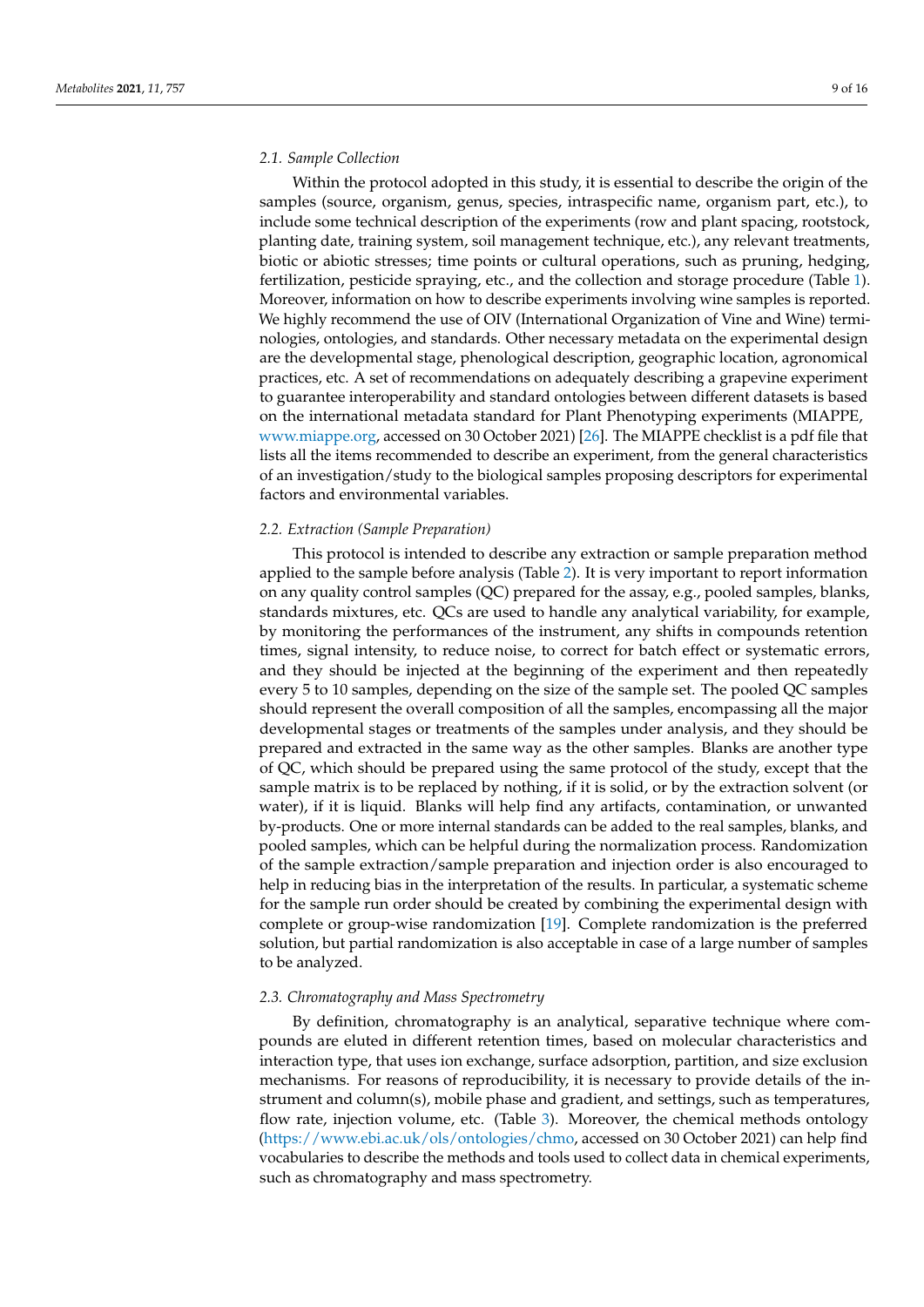A mass spectrometer measures the abundance of the mass-to-charge ratio (*m*/*z*) of the ions generated by the ionization process of the eluted metabolites, previously separated by GC or LC. Within this protocol, it is mandatory to provide details of the instrument used, ion source, ionization mode (positive/negative), *m*/*z* range, and specific parameters such as temperatures, voltages, flow rates, scan rates, etc. (Table [3\)](#page-6-0). Since the analyzed metabolites are not predefined in metabolomics, method validation is rather tricky. However, a minimum reporting of instrumental performance parameters is encouraged. For example, the description of the nature and method(s) used is essential to ensure instrumental sensitivity, selective, linearity, stability, resolution, and mass accuracy. The QC samples distribution in a PCA plot is a good indicator.

These guidelines can be applied even in the case of less extensive experimental settings and methodologies, such as targeted chromatography or spectroscopy (e.g., FTIR Fouriertransform infrared spectroscopy) and beyond (e.g., genomic approaches), especially for sample collection, classification, preparation, and data processing, which are supposed to be reported with the same level of detail.

#### *2.4. Data Transformation and Metabolite Identification*

The data acquired by the instrument need to be converted and processed before any further data and statistical analysis. In order to obtain a raw data matrix, features (*m*/*z* intensity related to a specific retention time) need to be extracted, often with an automatic pipeline or thanks to dedicated commercial software. Hence, this protocol requires the details of the methods, pipeline, or software used to transform the raw data and all the steps and parameters used to extract the features (Table [4\)](#page-7-0). More helpful information can also be found in [\[19\]](#page-13-10), Appendix 4.

Metabolite identification is one of the most critical phases in metabolomics, requiring expertise, and is a time-consuming task. In the case of a targeted method, features can be identified by means of reference standards or library matching and quantified by their calibration curve. The identification of unknown features extracted from untargeted methods is more challenging, although the availability of several databases might help in this task [\[19](#page-13-10)[,20\]](#page-13-11). In Table [4,](#page-7-0) we describe the three main methods used for metabolite annotation confidence level. It is mandatory to use one of them in reporting the results because the use of common names is often confusing.

#### **3. Results**

To the best of our knowledge, up to September 2021, we were able to retrieve fourteen publicly available grapevine metabolome datasets [\[15,](#page-13-6)[16,](#page-13-7)[32](#page-14-1)[–39\]](#page-14-2) and seven others related to wine science [\[40](#page-14-3)[–46\]](#page-14-4), with the majority of such studies deposited in the repository MetaboLights. It is foreseeable that the number will quickly increase in the near future as the application of metabolomics to plant science increases. These guidelines are intended to assist the grapevine and wine metabolomics community in publishing their data in compliance with the FAIR protocol.

In MTBLS2876 [\[32](#page-14-1)[,47\]](#page-14-5), there are data and metadata on the most important classes of grapevine leaf metabolites (primary compounds, lipids, phenols, and volatile organic compounds) detected at several time points after artificial inoculation of the oomycete *Plasmopara viticola* in resistant and susceptible grape varieties.

MTBLS784 [\[33,](#page-14-6)[48\]](#page-14-7) reported a study on the pre-harvest application of methyl jasmonate on *Vitis labrusca* grapes to verify the interaction with the phenolic compounds content by UPLC-HRMS-QTOF.

MTBLS968 [\[34,](#page-14-8)[49\]](#page-14-9) is a study about the accumulation profiles of terpene metabolites in three Muscat table grape cultivars through HS-SPME-GCMS.

The following three datasets (MTBLS898, MTBLS982, MTBLS984) [\[16](#page-13-7)[,50–](#page-14-10)[52\]](#page-14-11) comprehensively characterized the metabolic response of Merlot grape berries exposed to water deficit at different developmental stages by UPLC-MS/MS, SPME-GC-MS, and UPLC-DAD assays for the analysis of phenolic, volatiles and carotenoids compounds.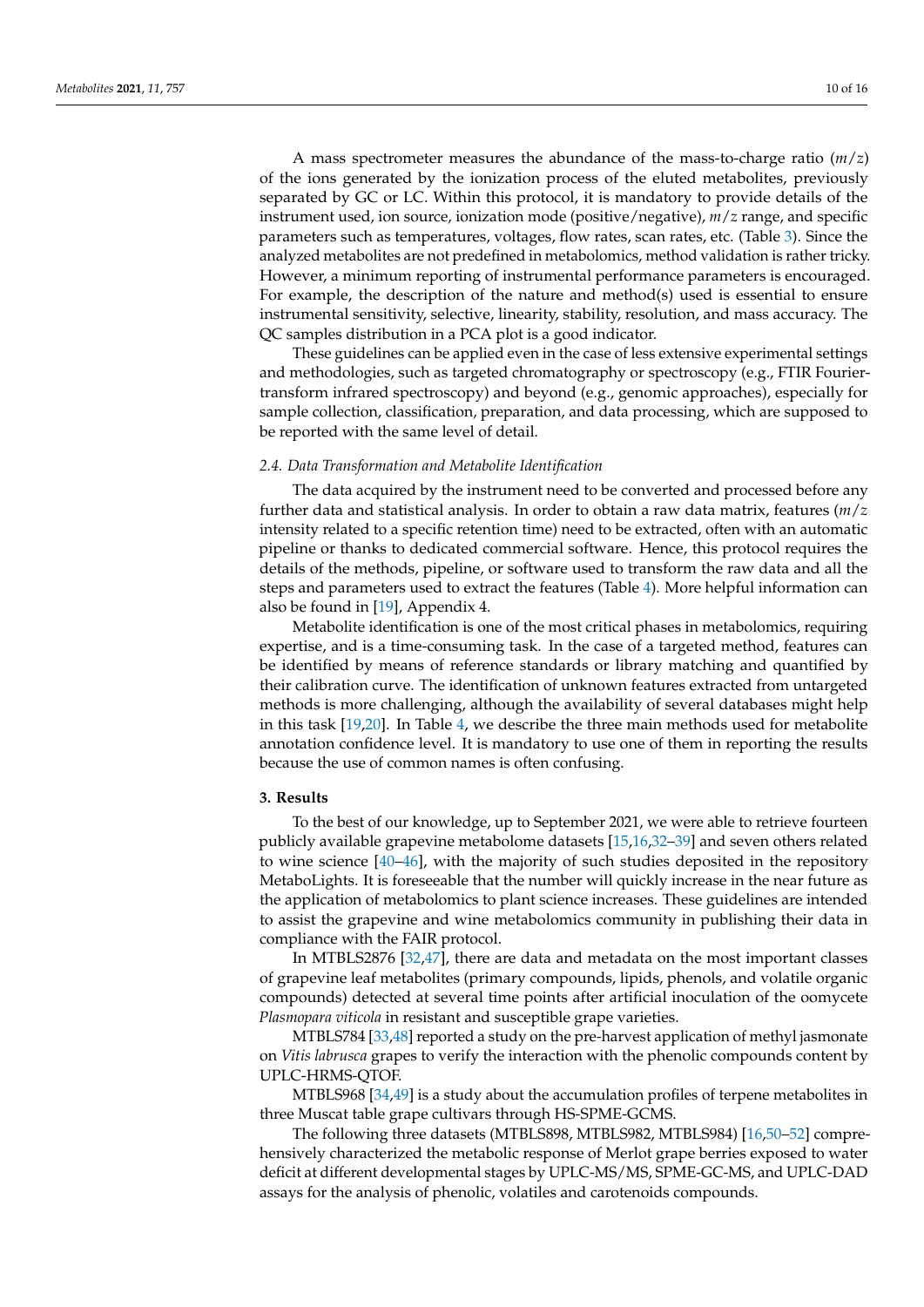The MTBLS392 study [\[35](#page-14-12)[,53\]](#page-15-0) aimed to explore the core microbiota and metabolome of *Vitis vinifera* L. cv. Corvina grapes and musts during different vintages, by two-dimensional gas chromatography time-of-flight mass spectrometry.

Studies MTBLS897, MTBLS892, and MTBLS889 [\[15,](#page-13-6)[54](#page-15-1)[–56\]](#page-15-2) represent the datasets of broad research investigating the impact of water deficit on the secondary metabolism of white grapes using large scale metabolites analyses in a season characterized by prolonged drought.

The study with ID MTBLS346 [\[36](#page-14-13)[,57\]](#page-15-3) investigated the downstream metabolic changes of Silcora and Thompson seedless grape cultivars when genetically modified through the insertion of the DefH9-iaaM gene into their genome. The effect of the genetic modification upon the grape metabolome was evaluated by  ${}^{1}$ H-NMR and exploratory data analysis and chemometrics methods.

MTBLS209 [\[37](#page-14-14)[,58\]](#page-15-4) is a comparative study of the metabolome of the three grape berry tissues (skin, pulp, seeds) of three American *Vitis* species (*Vitis cinerea*, *Vitis californica*, *Vitis arizonica*) together with four interspecific hybrids, and seven *Vitis vinifera* cultivars.

The authors of the MTBLS85 study [\[38,](#page-14-15)[59\]](#page-15-5) presented an automated data analysis of high throughput high-performance liquid chromatography with diode array detection (HPLC-DAD) data using multivariate curve resolution; a case study on the stability of isoprenoids in grape extracts under two different experimental regimes serves to illustrate the potential of the method.

And, finally, study MTBLS39 [\[39,](#page-14-2)[60\]](#page-15-6) described the plasticity of the berry metabolome of the cultivar Corvina sampled during development at different geographical locations.

Concerning wine metabolomics, study MTBLS1677 [\[40](#page-14-3)[,61\]](#page-15-7) analyzed a set of 917 wines of Czech origin using nuclear magnetic resonance spectroscopy with the aim to build and evaluate multivariate statistical models and machine learning methods for the classification of such wines based on type, variety, and location.

The aim of the next project, with the raw data and metadata deposited with ID MTBLS1443 [\[41](#page-14-16)[,62\]](#page-15-8), was to register the metabolome of 11 single-cultivar single-vintage Italian red wines from 12 regions across Italy, each one produced in their terroirs under ad hoc legal frameworks in a LC-MS-based untargeted single-batch analysis, to guarantee their quality and origin.

In MTBLS2330 [\[42](#page-14-17)[,63\]](#page-15-9), the authors aimed to study the impact of water deficit on the concentration of key flavor and phenolic secondary metabolites of both red and white wines, linking the previously observed drought-induced grape compositional changes to the wines.

Study MTBLS212 [\[43,](#page-14-18)[64\]](#page-15-10) untangled the wine metabolome by combining untargeted SMPE-GCxGC-TOF-MS and sensory analysis to profile Sauvignon blanc co-fermented with seven different yeasts.

The MTBLS137 dataset [\[44](#page-14-19)[,65\]](#page-15-11) reported the UPLC-QTof MS untargeted analysis of *Vitis vinifera* L. leaves, collected in Italy and Germany from two fungus-resistant grape varieties (PIWI), Regent and Phoenix. It is an illustrative example of the use of the MetaDB pipeline. MetaDB was developed in order to combine with a user-friendly web-based, different bioinformatic tool used in metabolomics, which takes care of (a) metadata organization, (b) creation of randomized sequences including QC sample, (c) data quality evaluation, (d) data storage organization, (e) data analysis, and (f) submission to public repositories.

MTBLS55 [\[45,](#page-14-20)[66\]](#page-15-12) is a study about the influence of storage condition and duration on the "chemical age" of red wines.

And finally, study ST000006 [\[46](#page-14-4)[,67\]](#page-15-13), deposited at Metabolomics Workbench repository, reported the data of a GC-TOF analysis on seventeen white wines for investigating the chemical basis for mouthfeel properties in wine.

#### **4. Discussion**

Although limited in number, the above-described public datasets cover a big part of the technological and scientific themes of the grapevine and wine community. Their most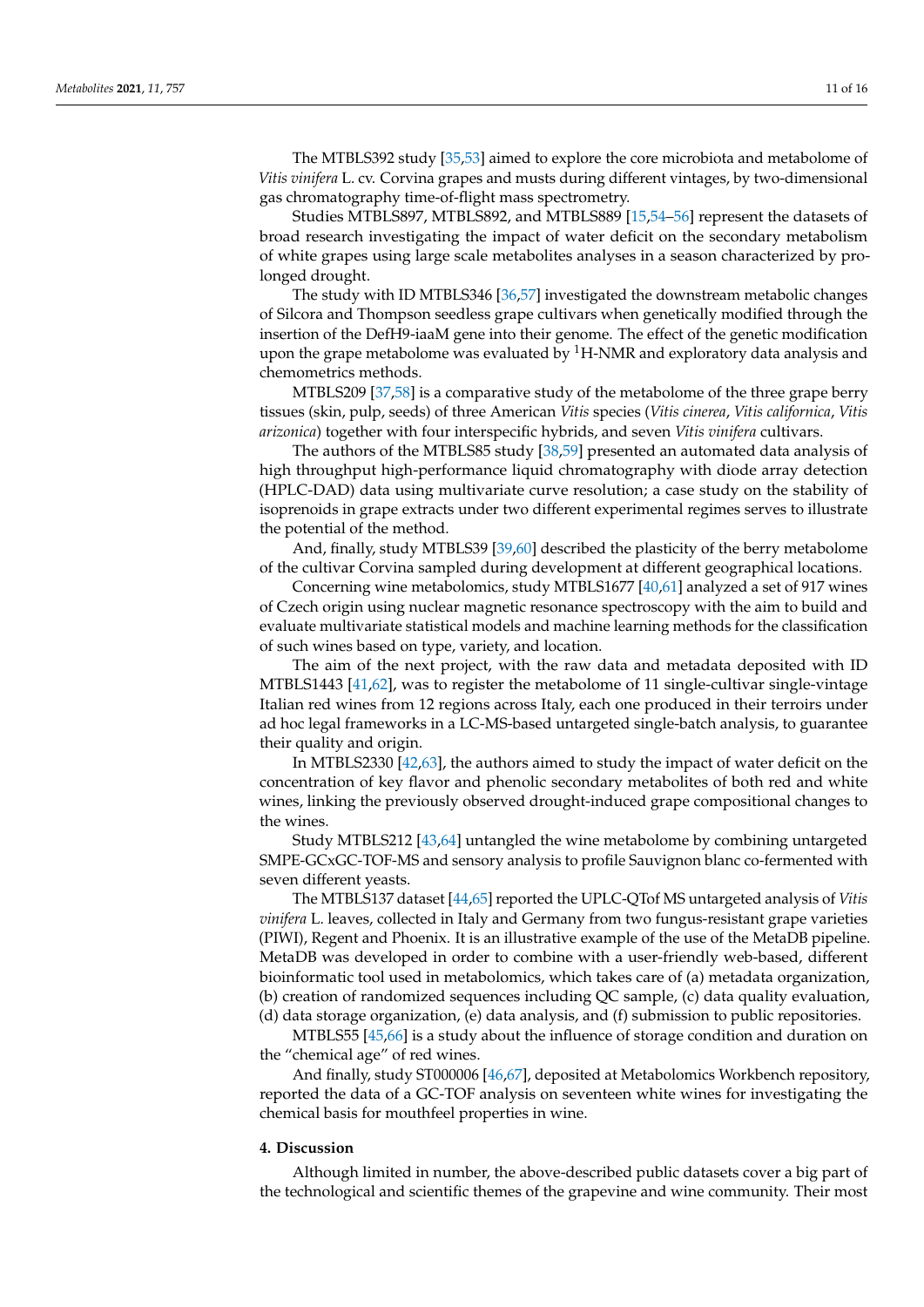common aim was to investigate the cultivar/geographical differentiation, and second, to study the abiotic and biotic stresses. However, considering the scientific literature, there are still many fields that are widely present in the literature but are not covered by these datasets, from viticulture practices (rootstock, training systems, soil, leaf removal, etc.) to winemaking techniques (enzymes/microorganism/coadjuvant, physical technologies, special wines, etc.) and shelf life (packaging, exposure to oxygen, light, temperature, and the evolution during storage, etc.). It is positive to see that the above-described datasets retrieved from public repositories were produced using an array of diverse, modern, or traditional instrumental/analytical techniques, such as gas/liquid chromatography, various mass spectrometers, nuclear magnetic resonance, and diode array.

Engaging in completely open science may be unrealistic and even undesirable for many researchers. However, the use of FAIR repositories is becoming mandatory by many funding agencies. We urge researchers working in viti-oenology to learn and adopt existing, robust tools that are immediately helpful and important to them in order to improve the visibility, quotability, and preservation of their data, which will be safely archived and ready to reuse.

And we all know, and it is especially true in the era of big data, that reproducibility and transparency are key tenets of the scientific process that requires reliability and generality of results and methods [\[68\]](#page-15-14). Of course, making a dataset publicly available is not enough since data and metadata management according to the FAIR principles is equally important. This holistic process could help make the studies easier to find for humans and computer tools (ontologies, IDs, rich and indexed metadata, etc.), accessible to all (open, free, and universally applicable protocols), interoperable with other (meta)data and datasets, and optimized to be reused and useful to other scientists. The connection between metabolomics and the other omics (genomics, transcriptomics, and proteomics) towards multi-omics, which for the moment is still in its infancy, will be easier and more straightforward. Research institutes without direct access to multi-scientific platforms will be less penalized and limited because they might have access to FAIR datasets and can build directly on primary work. The real potential of big data, which is impossible to explore in one study, will be unlocked. The reproducibility and transparency of the published knowledge will be improved due to the curation of the coded workflows (shared in public repositories) and revision (journal's peer revision). Metabolite annotation, which is now the bottleneck of most studies, will be substantially improved by systematically using metabolite IDs and reference spectra sharing and via access to existing, searchable databases for confirmation of the chemical features of interest in different experimental contexts.

On the other hand, we acknowledge that this process is often complex and timeconsuming and that guidelines, tutorials, and training are necessary. Since the general guidelines are often complicated and difficult to understand, it is necessary to support the research community and not work in isolation. COST CA17111 INTEGRAPE decided to write the first specific guidelines for grapevine and wine metabolomics FAIR data and metadata management.

It is encouraging to discover that the great majority of the publicly available metabolomic datasets in grapevine and wine science, and especially the studies uploaded to Metabo-Lights (Supplementary Materials Table S1), are filed under FAIR principles, even though some were released before the FAIR publication. They all include the appropriate protocols, the use of ontologies and IDs, and have raw files uploaded on the website. There is only one study on a different public repository, which lacks many important metadata parameters and does not include raw files (but an excel document), but this is one of the oldest ones since it was released in 2013. The long experience and the curation protocol of MetaboLights make this website an excellent hub for the metabolomics community. However, a better connection between MetaboLights, VIVC IDs, and MIAPPE ontologies is strongly suggested.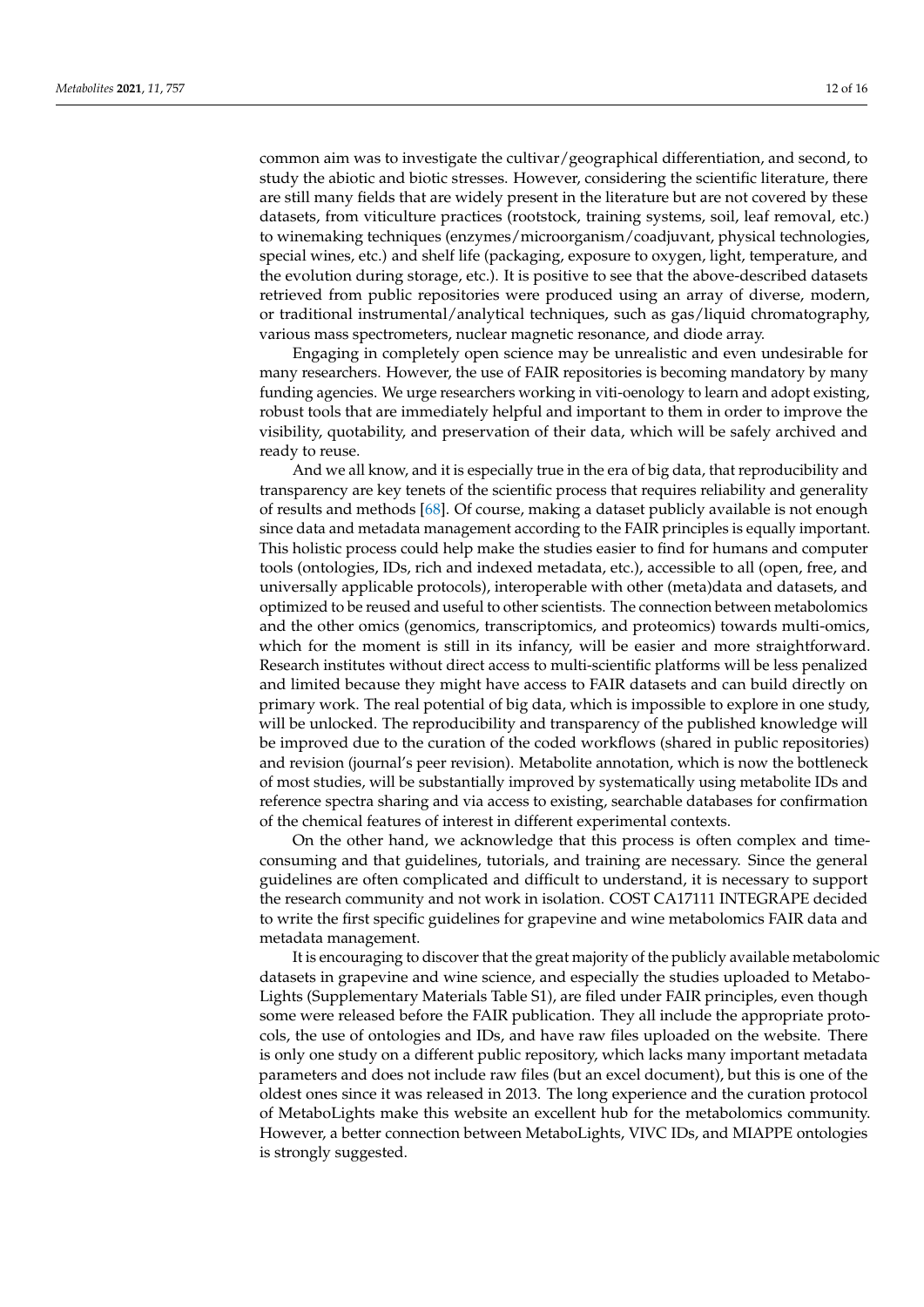## **5. Concluding Remarks**

In the era of molecular system biology and integrative studies beyond single omics techniques, the availability of raw data supported with a rich set of metadata is now compulsory in all omics research. To advance in such specific fields, the research community requires data-sharing, common language, open science, and straight collaborations between the different scientific disciplines. It is time that the «metabolomics» scientists learn from the successful experience of their «genomics» brothers and start to manage, organize and share their data and metadata according to the FAIR principles.

Within this frame, the COST Action CA 17111 INTEGRAPE was launched to integrate data at different levels to maximize the power of omics in order to improve reproducibility, transparency, and accessibility. It does this by optimizing the data flows and interoperability between datasets, different analytical tools, data standards, and ontologies and by providing recommendations and tools with the final purpose of grapevine improvement. Therefore, we strongly promote these phenotypic and metabolomics/chemotypic guidelines to our grape and wine community, knowing that the most valuable experiment is the one already filed and made available on a dedicated repository online.

**Supplementary Materials:** The following are available online at [https://www.mdpi.com/article/10](https://www.mdpi.com/article/10.3390/metabo11110757/s1) [.3390/metabo11110757/s1,](https://www.mdpi.com/article/10.3390/metabo11110757/s1) Table S1: List of publicly available datasets on grape and wine metabolome and their adhesion to these guidelines.

**Author Contributions:** Conceptualization: S.S., P.A. and F.M.; writing—original draft preparation: S.S., P.A., É.D. and F.M.; writing—review and editing, S.S., P.A., É.D., M.N., I.O., S.C., F.S., R.D.G., A.C.S.F., G.T., R.T., U.V., A.-F.A.-B., M.P. and F.M. All authors have read and agreed to the published version of the manuscript.

**Funding:** This article/publication is based upon work from COST Action CA 17111 INTEGRAPE, supported by COST (European Cooperation in Science and Technology).

**Institutional Review Board Statement:** Not applicable.

**Informed Consent Statement:** Not applicable.

**Data Availability Statement:** Not applicable.

**Acknowledgments:** This article/publication is based upon work from COST Action CA 17111 INTEGRAPE, supported by COST (European Cooperation in Science and Technology). We would like to thank Nigel Robinson for his suggestions on the Data Citation Index, Clarivate.

**Conflicts of Interest:** The authors declare no conflict of interest.

#### **References**

- <span id="page-12-0"></span>1. Chen, F.; Song, Y.; Li, X.; Chen, J.; Mo, L.; Zhang, X.; Lin, Z.; Zhang, L. Genome Sequences of Horticultural Plants: Past, Present, and Future. *Hortic. Res.* **2019**, *6*, 112. [\[CrossRef\]](http://doi.org/10.1038/s41438-019-0195-6) [\[PubMed\]](http://www.ncbi.nlm.nih.gov/pubmed/31645966)
- <span id="page-12-1"></span>2. Wang, Z.; Gerstein, M.; Snyder, M. RNA-Seq: A Revolutionary Tool for Transcriptomics. *Nat. Rev. Genet.* **2009**, *10*, 57–63. [\[CrossRef\]](http://doi.org/10.1038/nrg2484) [\[PubMed\]](http://www.ncbi.nlm.nih.gov/pubmed/19015660)
- <span id="page-12-2"></span>3. Massonnet, M.; Fasoli, M.; Vondras, A.M.; Zenoni, S.; Santo, S.D.; Vannozzi, A.; Castellarin, S.D.; Pezzotti, M.; Cantu, D. Grape transcriptomics and viticulture. In *The Grape Genome*; Cantu, D., Walker, M.A., Eds.; Compendium of Plant Genomes; Springer International Publishing: Cham, Switzerland, 2019; pp. 275–299, ISBN 978-3-030-18601-2.
- <span id="page-12-3"></span>4. Fiehn, O.; Kopka, J.; Dörmann, P.; Altmann, T.; Trethewey, R.N.; Willmitzer, L. Metabolite Profiling for Plant Functional Genomics. *Nat. Biotechnol.* **2000**, *18*, 1157–1161. [\[CrossRef\]](http://doi.org/10.1038/81137) [\[PubMed\]](http://www.ncbi.nlm.nih.gov/pubmed/11062433)
- 5. Fiehn, O. Metabolomics—The Link between Genotypes and Phenotypes. *Plant Mol. Biol.* **2002**, *48*, 155–171. [\[CrossRef\]](http://doi.org/10.1023/A:1013713905833)
- <span id="page-12-4"></span>6. Alseekh, S.; Fernie, A.R. Metabolomics 20 Years on: What Have We Learned and What Hurdles Remain? *Plant J.* **2018**, *94*, 933–942. [\[CrossRef\]](http://doi.org/10.1111/tpj.13950) [\[PubMed\]](http://www.ncbi.nlm.nih.gov/pubmed/29734513)
- <span id="page-12-5"></span>7. De Vos, R.C.; Moco, S.; Lommen, A.; Keurentjes, J.J.; Bino, R.J.; Hall, R.D. Untargeted Large-Scale Plant Metabolomics Using Liquid Chromatography Coupled to Mass Spectrometry. *Nat. Protoc.* **2007**, *2*, 778–791. [\[CrossRef\]](http://doi.org/10.1038/nprot.2007.95) [\[PubMed\]](http://www.ncbi.nlm.nih.gov/pubmed/17446877)
- <span id="page-12-6"></span>8. Pereira, G.E.; Gaudillere, J.-P.; van Leeuwen, C.; Hilbert, G.; Maucourt, M.; Deborde, C.; Moing, A.; Rolin, D. 1H NMR Metabolite Fingerprints of Grape Berry: Comparison of Vintage and Soil Effects in Bordeaux Grapevine Growing Areas. *Anal. Chim. Acta* **2006**, *563*, 346–352. [\[CrossRef\]](http://doi.org/10.1016/j.aca.2005.11.007)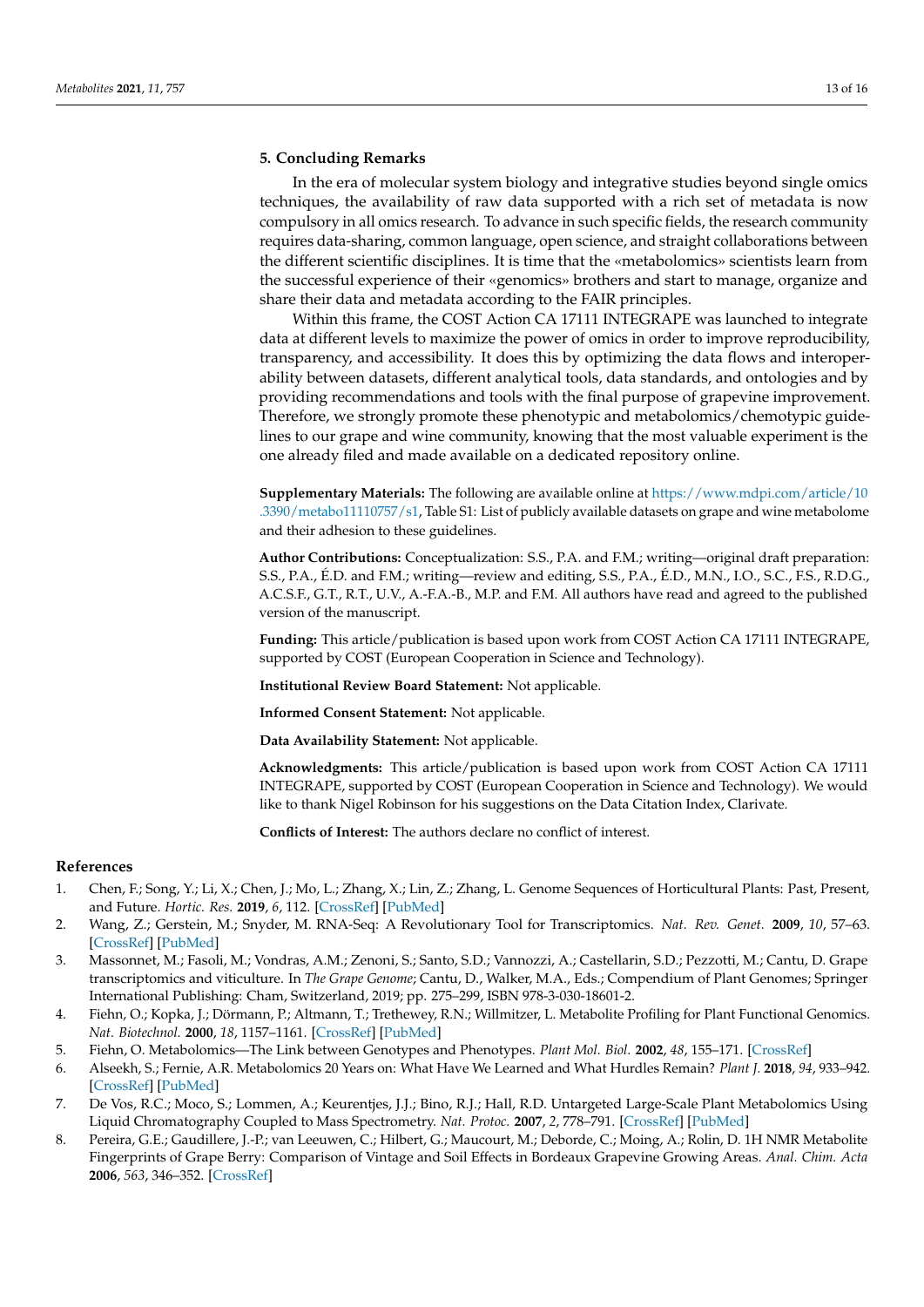- <span id="page-13-0"></span>9. Gougeon, L.; da Costa, G.; Guyon, F.; Richard, T. 1H NMR Metabolomics Applied to Bordeaux Red Wines. *Food Chem.* **2019**, *301*, 125257. [\[CrossRef\]](http://doi.org/10.1016/j.foodchem.2019.125257)
- <span id="page-13-1"></span>10. Vrhovsek, U.; Lotti, C.; Masuero, D.; Carlin, S.; Weingart, G.; Mattivi, F. Quantitative Metabolic Profiling of Grape, Apple and Raspberry Volatile Compounds (VOCs) Using a GC/MS/MS Method. *J. Chromatogr. B* **2014**, *966*, 132–139. [\[CrossRef\]](http://doi.org/10.1016/j.jchromb.2014.01.009) [\[PubMed\]](http://www.ncbi.nlm.nih.gov/pubmed/24484892)
- <span id="page-13-2"></span>11. Vrhovsek, U.; Masuero, D.; Gasperotti, M.; Franceschi, P.; Caputi, L.; Viola, R.; Mattivi, F. A Versatile Targeted Metabolomics Method for the Rapid Quantification of Multiple Classes of Phenolics in Fruits and Beverages. *J. Agric. Food Chem.* **2012**, *60*, 8831–8840. [\[CrossRef\]](http://doi.org/10.1021/jf2051569) [\[PubMed\]](http://www.ncbi.nlm.nih.gov/pubmed/22468648)
- <span id="page-13-3"></span>12. Maia, M.; Monteiro, F.; Sebastiana, M.; Marques, A.P.; Ferreira, A.E.N.; Freire, A.P.; Cordeiro, C.; Figueiredo, A.; Sousa Silva, M. Metabolite Extraction for High-Throughput FTICR-MS-Based Metabolomics of Grapevine Leaves. *EuPA Open Proteom.* **2016**, *12*, 4–9. [\[CrossRef\]](http://doi.org/10.1016/j.euprot.2016.03.002) [\[PubMed\]](http://www.ncbi.nlm.nih.gov/pubmed/29900113)
- <span id="page-13-4"></span>13. Romanet, R.; Sarhane, Z.; Bahut, F.; Uhl, J.; Schmitt-Kopplin, P.; Nikolantonaki, M.; Gougeon, R.D. Exploring the Chemical Space of White Wine Antioxidant Capacity: A Combined DPPH, EPR and FT-ICR-MS Study. *Food Chem.* **2021**, *355*, 129566. [\[CrossRef\]](http://doi.org/10.1016/j.foodchem.2021.129566)
- <span id="page-13-5"></span>14. Figueiredo, J.; Cavaco, A.R.; Guerra-Guimarães, L.; Leclercq, C.; Renaut, J.; Cunha, J.; Eiras-Dias, J.; Cordeiro, C.; Matos, A.R.; Silva, M.S.; et al. An Apoplastic Fluid Extraction Method for the Characterization of Grapevine Leaves Proteome and Metabolome from a Single Sample. *Physiol. Plant* **2021**, *171*, 343–357. [\[CrossRef\]](http://doi.org/10.1111/ppl.13198)
- <span id="page-13-6"></span>15. Savoi, S.; Wong, D.C.J.; Arapitsas, P.; Miculan, M.; Bucchetti, B.; Peterlunger, E.; Fait, A.; Mattivi, F.; Castellarin, S.D. Transcriptome and Metabolite Profiling Reveals That Prolonged Drought Modulates the Phenylpropanoid and Terpenoid Pathway in White Grapes (*Vitis vinifera* L.). *BMC Plant Biol.* **2016**, *16*, 67. [\[CrossRef\]](http://doi.org/10.1186/s12870-016-0760-1)
- <span id="page-13-7"></span>16. Savoi, S.; Wong, D.C.J.; Degu, A.; Herrera, J.C.; Bucchetti, B.; Peterlunger, E.; Fait, A.; Mattivi, F.; Castellarin, S.D. Multi-Omics and Integrated Network Analyses Reveal New Insights into the Systems Relationships between Metabolites, Structural Genes, and Transcriptional Regulators in Developing Grape Berries (*Vitis vinifera* L.) Exposed to Water Deficit. *Front. Plant Sci.* **2017**, *8*. [\[CrossRef\]](http://doi.org/10.3389/fpls.2017.01124) [\[PubMed\]](http://www.ncbi.nlm.nih.gov/pubmed/28740499)
- <span id="page-13-8"></span>17. Spicer, R.A.; Steinbeck, C. A Lost Opportunity for Science: Journals Promote Data Sharing in Metabolomics but Do Not Enforce It. *Metabolomics* **2017**, *14*, 16. [\[CrossRef\]](http://doi.org/10.1007/s11306-017-1309-5) [\[PubMed\]](http://www.ncbi.nlm.nih.gov/pubmed/29479297)
- <span id="page-13-9"></span>18. Sumner, L.W.; Amberg, A.; Barrett, D.; Beale, M.H.; Beger, R.; Daykin, C.A.; Fan, T.W.-M.; Fiehn, O.; Goodacre, R.; Griffin, J.L.; et al. Proposed Minimum Reporting Standards for Chemical Analysis. *Metabolomics* **2007**, *3*, 211–221. [\[CrossRef\]](http://doi.org/10.1007/s11306-007-0082-2)
- <span id="page-13-10"></span>19. Ulaszewska, M.M.; Weinert, C.H.; Trimigno, A.; Portmann, R.; Lacueva, C.A.; Badertscher, R.; Brennan, L.; Brunius, C.; Bub, A.; Capozzi, F.; et al. Nutrimetabolomics: An Integrative Action for Metabolomic Analyses in Human Nutritional Studies. *Mol. Nutr. Food Res.* **2019**, *63*, 1800384. [\[CrossRef\]](http://doi.org/10.1002/mnfr.201800384)
- <span id="page-13-11"></span>20. Alseekh, S.; Aharoni, A.; Brotman, Y.; Contrepois, K.; D'Auria, J.; Ewald, J.; Ewald, J.C.; Fraser, P.D.; Giavalisco, P.; Hall, R.D.; et al. Mass Spectrometry-Based Metabolomics: A Guide for Annotation, Quantification and Best Reporting Practices. *Nat. Methods* **2021**, *18*, 747–756. [\[CrossRef\]](http://doi.org/10.1038/s41592-021-01197-1)
- <span id="page-13-12"></span>21. Haug, K.; Salek, R.M.; Conesa, P.; Hastings, J.; de Matos, P.; Rijnbeek, M.; Mahendraker, T.; Williams, M.; Neumann, S.; Rocca-Serra, P.; et al. MetaboLights—An Open-Access General-Purpose Repository for Metabolomics Studies and Associated Meta-Data. *Nucleic Acids Res.* **2013**, *41*, D781–D786. [\[CrossRef\]](http://doi.org/10.1093/nar/gks1004)
- <span id="page-13-13"></span>22. Haug, K.; Cochrane, K.; Nainala, V.C.; Williams, M.; Chang, J.; Jayaseelan, K.V.; O'Donovan, C. MetaboLights: A Resource Evolving in Response to the Needs of Its Scientific Community. *Nucleic Acids Res.* **2020**, *48*, D440–D444. [\[CrossRef\]](http://doi.org/10.1093/nar/gkz1019) [\[PubMed\]](http://www.ncbi.nlm.nih.gov/pubmed/31691833)
- <span id="page-13-14"></span>23. Harrow, J.; Drysdale, R.; Smith, A.; Repo, S.; Lanfear, J.; Blomberg, N. ELIXIR: Providing a Sustainable Infrastructure for Life Science Data at European Scale. *Bioinformatics* **2021**, *37*, 2506–2511. [\[CrossRef\]](http://doi.org/10.1093/bioinformatics/btab481) [\[PubMed\]](http://www.ncbi.nlm.nih.gov/pubmed/34175941)
- <span id="page-13-15"></span>24. Sud, M.; Fahy, E.; Cotter, D.; Azam, K.; Vadivelu, I.; Burant, C.; Edison, A.; Fiehn, O.; Higashi, R.; Nair, K.S.; et al. Metabolomics Workbench: An International Repository for Metabolomics Data and Metadata, Metabolite Standards, Protocols, Tutorials and Training, and Analysis Tools. *Nucleic Acids Res.* **2016**, *44*, D463–D470. [\[CrossRef\]](http://doi.org/10.1093/nar/gkv1042) [\[PubMed\]](http://www.ncbi.nlm.nih.gov/pubmed/26467476)
- <span id="page-13-16"></span>25. Wilkinson, M.D.; Dumontier, M.; Aalbersberg, I.J.; Appleton, G.; Axton, M.; Baak, A.; Blomberg, N.; Boiten, J.-W.; da Silva Santos, L.B.; Bourne, P.E.; et al. The FAIR Guiding Principles for Scientific Data Management and Stewardship. *Sci. Data* **2016**, *3*, 160018. [\[CrossRef\]](http://doi.org/10.1038/sdata.2016.18) [\[PubMed\]](http://www.ncbi.nlm.nih.gov/pubmed/26978244)
- <span id="page-13-20"></span>26. Papoutsoglou, E.A.; Faria, D.; Arend, D.; Arnaud, E.; Athanasiadis, I.N.; Chaves, I.; Coppens, F.; Cornut, G.; Costa, B.V.; Cwiek-Kupczy ´nska, H.; et al. Enabling Reusability of Plant Phenomic Datasets with MIAPPE 1.1. ´ *New Phytol.* **2020**, *227*, 260–273. [\[CrossRef\]](http://doi.org/10.1111/nph.16544) [\[PubMed\]](http://www.ncbi.nlm.nih.gov/pubmed/32171029)
- <span id="page-13-17"></span>27. Baggiolini, M. Les Stades Repères Dans Le Développement Annuel de La Vigne et Leur Utilisation Pratique. *Rev. Romande D'agriculture Et D'arboriculture* **1952**, *8*, 4–6.
- 28. Coombe, B.G. Growth Stages of the Grapevine: Adoption of a System for Identifying Grapevine Growth Stages. *Aust. J. Grape Wine Res.* **1995**, *1*, 104–110. [\[CrossRef\]](http://doi.org/10.1111/j.1755-0238.1995.tb00086.x)
- <span id="page-13-18"></span>29. Lorenz, D.H.; Eichhorn, K.W.; Bleiholder, H.; Klose, R.; Meier, U.; Weber, E. Growth Stages of the Grapevine: Phenological Growth Stages of the Grapevine (*Vitis vinifera* L. Ssp. *Vinifera*)—Codes and Descriptions According to the Extended BBCH Scale†. *Aust. J. Grape Wine Res.* **1995**, *1*, 100–103. [\[CrossRef\]](http://doi.org/10.1111/j.1755-0238.1995.tb00085.x)
- <span id="page-13-19"></span>30. Destrac-Irvine, A.; Barbeau, G.; de Resseguier, L.; Dufourcq, T.; Dumas, V.; de Cortazar-Atauri, I.G.; Ojeda, H.; Saurin, N.; van Leeuwen, C.; Duchêne, É. Measuring the Phenology to More Effectively Manage the Vineyard. *IVES Tech. Rev. Vine Wine* **2019**. [\[CrossRef\]](http://doi.org/10.20870/IVES-TR.2019.2586)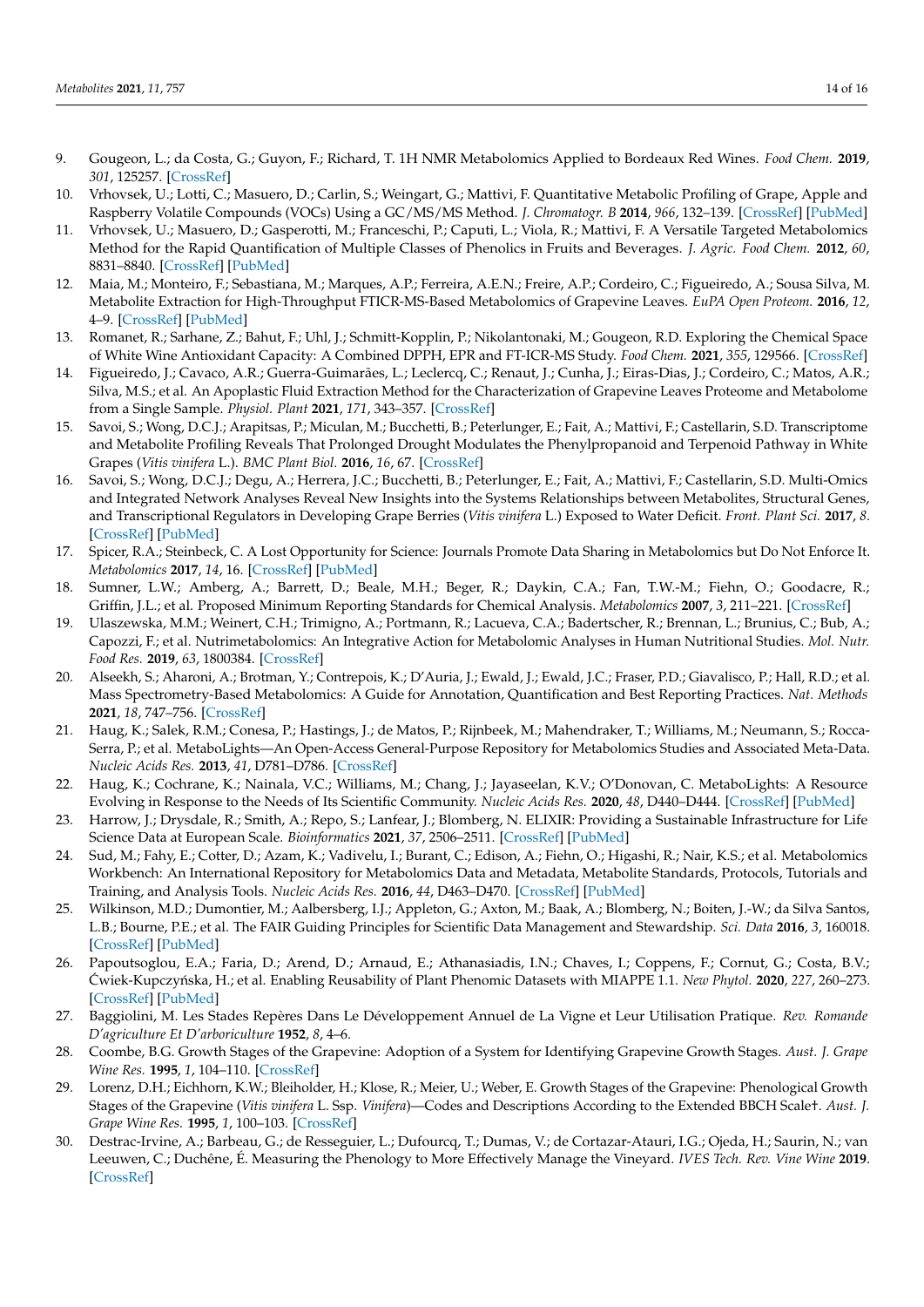- <span id="page-14-0"></span>31. Schymanski, E.L.; Jeon, J.; Gulde, R.; Fenner, K.; Ruff, M.; Singer, H.P.; Hollender, J. Identifying Small Molecules via High Resolution Mass Spectrometry: Communicating Confidence. *Environ. Sci. Technol.* **2014**, *48*, 2097–2098. [\[CrossRef\]](http://doi.org/10.1021/es5002105) [\[PubMed\]](http://www.ncbi.nlm.nih.gov/pubmed/24476540)
- <span id="page-14-1"></span>32. Ciubotaru, R.M.; Franceschi, P.; Zulini, L.; Stefanini, M.; Škrab, D.; Rossarolla, M.D.; Robatscher, P.; Oberhuber, M.; Vrhovsek, U.; Chitarrini, G. Mono-Locus and Pyramided Resistant Grapevine Cultivars Reveal Early Putative Biomarkers Upon Artificial Inoculation With Plasmopara Viticola. *Front. Plant Sci.* **2021**, *12*, 1297. [\[CrossRef\]](http://doi.org/10.3389/fpls.2021.693887)
- <span id="page-14-6"></span>33. Moro, L.; Da Ros, A.; da Mota, R.V.; Purgatto, E.; Mattivi, F.; Arapitsas, P. LC–MS Untargeted Approach Showed That Methyl Jasmonate Application on *Vitis labrusca* L. Grapes Increases Phenolics at Subtropical Brazilian Regions. *Metabolomics* **2020**, *16*, 18. [\[CrossRef\]](http://doi.org/10.1007/s11306-020-1641-z)
- <span id="page-14-8"></span>34. Sun, L.; Zhu, B.; Zhang, X.; Wang, H.; Yan, A.; Zhang, G.; Wang, X.; Xu, H. The Accumulation Profiles of Terpene Metabolites in Three Muscat Table Grape Cultivars through HS-SPME-GCMS. *Sci. Data* **2020**, *7*, 5. [\[CrossRef\]](http://doi.org/10.1038/s41597-019-0321-1) [\[PubMed\]](http://www.ncbi.nlm.nih.gov/pubmed/31896793)
- <span id="page-14-12"></span>35. Stefanini, I.; Carlin, S.; Tocci, N.; Albanese, D.; Donati, C.; Franceschi, P.; Paris, M.; Zenato, A.; Tempesta, S.; Bronzato, A.; et al. Core Microbiota and Metabolome of *Vitis vinifera* L. Cv. Corvina Grapes and Musts. *Front. Microbiol.* **2017**, *8*, 457. [\[CrossRef\]](http://doi.org/10.3389/fmicb.2017.00457)
- <span id="page-14-13"></span>36. Picone, G.; Savorani, F.; Trimigno, A.; Mezzetti, B.; Capozzi, F.; Engelsen, S.B. Metabolic Changes of Genetically Engineered Grapes (*Vitis vinifera* L.) Studied by 1H-NMR, Metabolite Heatmaps and IPLS. *Metabolomics* **2016**, *12*, 150. [\[CrossRef\]](http://doi.org/10.1007/s11306-016-1095-5)
- <span id="page-14-14"></span>37. Narduzzi, L.; Stanstrup, J.; Mattivi, F. Comparing Wild American Grapes with Vitis Vinifera: A Metabolomics Study of Grape Composition. *J. Agric. Food Chem.* **2015**, *63*, 6823–6834. [\[CrossRef\]](http://doi.org/10.1021/acs.jafc.5b01999) [\[PubMed\]](http://www.ncbi.nlm.nih.gov/pubmed/26158394)
- <span id="page-14-15"></span>38. Wehrens, R.; Carvalho, E.; Masuero, D.; Juan, A.D.; Martens, S. High-Throughput Carotenoid Profiling Using Multivariate Curve Resolution. *Anal. Bioanal. Chem.* **2013**, *405*, 5075–5086. [\[CrossRef\]](http://doi.org/10.1007/s00216-012-6555-9)
- <span id="page-14-2"></span>39. Dal Santo, S.; Tornielli, G.B.; Zenoni, S.; Fasoli, M.; Farina, L.; Anesi, A.; Guzzo, F.; Delledonne, M.; Pezzotti, M. The Plasticity of the Grapevine Berry Transcriptome. *Genome Biol.* **2013**, *14*, r54. [\[CrossRef\]](http://doi.org/10.1186/gb-2013-14-6-r54) [\[PubMed\]](http://www.ncbi.nlm.nih.gov/pubmed/23759170)
- <span id="page-14-3"></span>40. Mascellani, A.; Hoca, G.; Babisz, M.; Krska, P.; Kloucek, P.; Havlik, J. 1H NMR Chemometric Models for Classification of Czech Wine Type and Variety. *Food Chem.* **2021**, *339*, 127852. [\[CrossRef\]](http://doi.org/10.1016/j.foodchem.2020.127852) [\[PubMed\]](http://www.ncbi.nlm.nih.gov/pubmed/32889133)
- <span id="page-14-16"></span>41. Arapitsas, P.; Ugliano, M.; Marangon, M.; Piombino, P.; Rolle, L.; Gerbi, V.; Versari, A.; Mattivi, F. Use of Untargeted Liquid Chromatography—Mass Spectrometry Metabolome To Discriminate Italian Monovarietal Red Wines, Produced in Their Different Terroirs. *J. Agric. Food Chem.* **2020**, *68*, 13353–13366. [\[CrossRef\]](http://doi.org/10.1021/acs.jafc.0c00879)
- <span id="page-14-17"></span>42. Savoi, S.; Herrera, J.C.; Carlin, S.; Lotti, C.; Bucchetti, B.; Peterlunger, E.; Castellarin, S.D.; Mattivi, F. From Grape Berries to Wines: Drought Impacts on Key Secondary Metabolites. *OENO One* **2020**, *54*, 569–582. [\[CrossRef\]](http://doi.org/10.20870/oeno-one.2020.54.3.3093)
- <span id="page-14-18"></span>43. Beckner Whitener, M.E.; Stanstrup, J.; Panzeri, V.; Carlin, S.; Divol, B.; Du Toit, M.; Vrhovsek, U. Untangling the Wine Metabolome by Combining Untargeted SPME–GCxGC-TOF-MS and Sensory Analysis to Profile Sauvignon Blanc Co-Fermented with Seven Different Yeasts. *Metabolomics* **2016**, *12*, 53. [\[CrossRef\]](http://doi.org/10.1007/s11306-016-0962-4)
- <span id="page-14-19"></span>44. Franceschi, P.; Mylonas, R.; Shahaf, N.; Scholz, M.; Arapitsas, P.; Masuero, D.; Weingart, G.; Carlin, S.; Vrhovsek, U.; Mattivi, F.; et al. MetaDB a Data Processing Workflow in Untargeted MS-Based Metabolomics Experiments. *Front. Bioeng. Biotechnol.* **2014**, *2*, 72. [\[CrossRef\]](http://doi.org/10.3389/fbioe.2014.00072) [\[PubMed\]](http://www.ncbi.nlm.nih.gov/pubmed/25566535)
- <span id="page-14-20"></span>45. Arapitsas, P.; Speri, G.; Angeli, A.; Perenzoni, D.; Mattivi, F. The Influence of Storage on the "Chemical Age" of Red Wines. *Metabolomics* **2014**, *10*, 816–832. [\[CrossRef\]](http://doi.org/10.1007/s11306-014-0638-x)
- <span id="page-14-4"></span>46. Skogerson, K.; Runnebaum, R.; Wohlgemuth, G.; de Ropp, J.; Heymann, H.; Fiehn, O. Comparison of Gas Chromatography-Coupled Time-of-Flight Mass Spectrometry and 1H Nuclear Magnetic Resonance Spectroscopy Metabolite Identification in White Wines from a Sensory Study Investigating Wine Body. *J. Agric. Food Chem.* **2009**, *57*, 6899–6907. [\[CrossRef\]](http://doi.org/10.1021/jf9019322)
- <span id="page-14-5"></span>47. Ciubotaru, R.M.; Franceschi, P.; Zulini, L.; Stefanini, M.; Škrab, D.; Rossarolla, M.D.; Robatscher, P.; Oberhuber, M.; Vrhovsek, U.; Chitarrini, G. Mono-Locus and Pyramided Resistant Grapevine Cultivars Reveal Early Putative Biomarkers upon Artificial Inoculation with Plasmopara Viticola. 2021. MetaboLights. Available online: <https://www.ebi.ac.uk/metabolights/MTBLS2876> (accessed on 30 October 2021).
- <span id="page-14-7"></span>48. Moro, L.; Da Ros, A.; da Mota, R.V.; Purgatto, E.; Mattivi, F.; Arapitsas, P. LC-MS Untargeted Approach Showed that Methyl Jasmonate Application on *Vitis labrusca* L. Grapes Increases Phenolics at Subtropical Brazilian Regions. 2020. MetaboLights. Available online: <https://www.ebi.ac.uk/metabolights/MTBLS784> (accessed on 30 October 2021).
- <span id="page-14-9"></span>49. Sun, L.; Zhu, B.; Zhang, X.; Wang, H.; Yan, A.; Zhang, G.; Wang, X.; Xu, H. The Accumulation Profiles of Terpene Metabolites in Three Muscat Table Grape Cultivars through HS-SPME-GCMS. 2019. MetaboLights. Available online: [https://www.ebi.ac.uk/](https://www.ebi.ac.uk/metabolights/MTBLS968) [metabolights/MTBLS968](https://www.ebi.ac.uk/metabolights/MTBLS968) (accessed on 30 October 2021).
- <span id="page-14-10"></span>50. Savoi, S.; Wong, D.C.J.; Degu, A.; Herrera, J.C.; Bucchetti, B.; Peterlunger, E.; Fait, A.; Mattivi, F.; Castellarin, S.D. Multi-Omics and Integrated Network Analyses Reveal New Insights into the Systems Relationships between Metabolites, Structural Genes, and Transcriptional Regulators in Developing Grape Berries (*Vitis vinifera* L.) Exposed to Water Deficit (Phenolics; UPLC-MS/MS assay). 2019. MetaboLights. Available online: <https://www.ebi.ac.uk/metabolights/MTBLS898> (accessed on 30 October 2021).
- 51. Savoi, S.; Wong, D.C.J.; Degu, A.; Herrera, J.C.; Bucchetti, B.; Peterlunger, E.; Fait, A.; Mattivi, F.; Castellarin, S.D. Multi-Omics and Integrated Network Analyses Reveal New Insights into the Systems Relationships between Metabolites, Structural Genes, and Transcriptional Regulators in Developing Grape Berries (*Vitis vinifera* L.) Exposed to Water Deficit (Volatile organic compounds; SPME-GC-MS assay). 2021. MetaboLights. Available online: <https://www.ebi.ac.uk/metabolights/MTBLS982> (accessed on 30 October 2021).
- <span id="page-14-11"></span>52. Savoi, S.; Wong, D.C.J.; Degu, A.; Herrera, J.C.; Bucchetti, B.; Peterlunger, E.; Fait, A.; Mattivi, F.; Castellarin, S.D. Multi-Omics and Integrated Network Analyses Reveal New Insights into the Systems Relationships between Metabolites, Structural Genes,